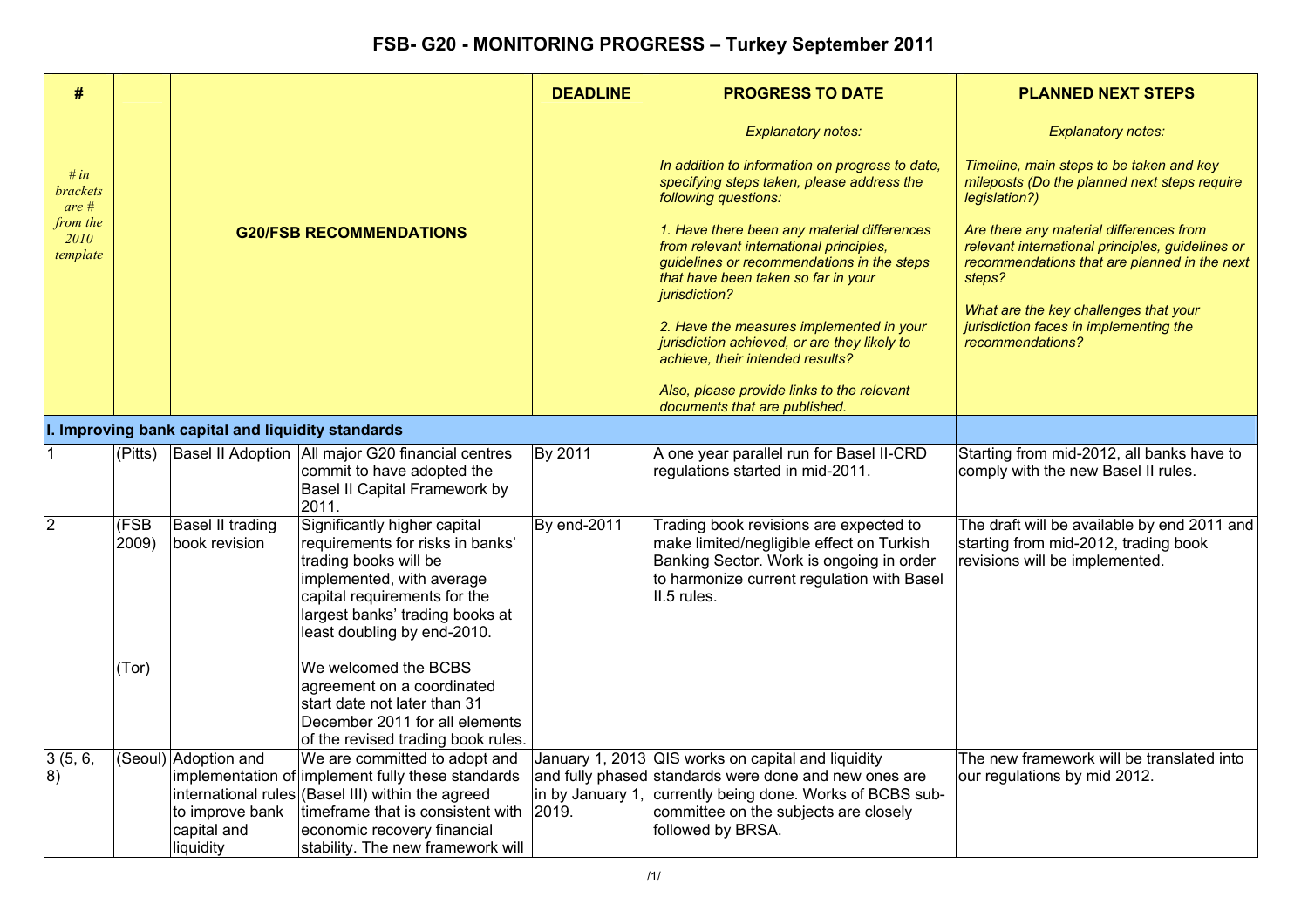|                   |                        | standards (Basel<br>III); including<br>leverage ratios<br>(Note) Please<br>explain<br>developments in<br>i) capital<br>standards, ii)<br>liquidity<br>standards and iii)<br>leverage ratios<br>respectively. | be translated into our national<br>laws and regulations, and will be<br>implemented starting on January<br>1, 2013 and fully phased in by<br>January 1, 2019.                                                                                                                                                                                                                                                                                                                                  |         |                                                                                                                                                                                                                                                                                                                                                                                                                                                                                                                                                                                                                                                                                                                                                                                                                     |                                                                                                                                                                                                        |
|-------------------|------------------------|--------------------------------------------------------------------------------------------------------------------------------------------------------------------------------------------------------------|------------------------------------------------------------------------------------------------------------------------------------------------------------------------------------------------------------------------------------------------------------------------------------------------------------------------------------------------------------------------------------------------------------------------------------------------------------------------------------------------|---------|---------------------------------------------------------------------------------------------------------------------------------------------------------------------------------------------------------------------------------------------------------------------------------------------------------------------------------------------------------------------------------------------------------------------------------------------------------------------------------------------------------------------------------------------------------------------------------------------------------------------------------------------------------------------------------------------------------------------------------------------------------------------------------------------------------------------|--------------------------------------------------------------------------------------------------------------------------------------------------------------------------------------------------------|
| 4 (4, 7,<br>9, 48 | (WAP)<br>(FSF<br>2009) | Strengthening<br>supervision and<br>guidelines on<br>banks' risk<br>management<br>practices                                                                                                                  | Regulators should develop<br>enhanced guidance to<br>strengthen banks' risk<br>management practices, in line<br>with international best practices,<br>and should encourage financial<br>firms to re-examine their internal<br>controls and implement<br>strengthened policies for sound<br>risk management.<br>1.4 Supervisors should use the<br><b>BCBS</b> enhanced stress testing<br>practices as a critical part of the<br>Pillar 2 supervisory review<br>process to validate the adequacy | Ongoing | For the purpose of monitoring and<br>controlling the risks to which they are<br>exposed, banks in Turkey should establish<br>and operate adequate and effective internal<br>systems (risk management, internal control  BRSA is closely monitoring ongoing<br>and internal audit systems) in conformity<br>with the scope and nature of their activities, limplementation steps can take place within<br>capable of adaptation to changing<br>conditions, and covering all their branches<br>and units, and their partnerships subjected<br>to consolidation in the framework of the<br>procedures and principles stipulated in the<br>Regulation on Internal Systems of Banks.<br>Accordingly, the risk management activities<br>shall consist of measurement of risks,<br>monitoring of risks and controlling and | Further implementation steps can take<br>place within existing regulatory and<br>supervisory powers.<br>international work on these issues. Further<br>existing regulatory and supervisory<br>lpowers. |
|                   | (FSF<br>2008)          |                                                                                                                                                                                                              | of banks' capital buffers above<br>the minimum regulatory capital<br>requirement.<br>II.10 National supervisors should<br>closely check banks'<br>implementation of the updated<br>guidance on the management<br>and supervision of liquidity as<br>part of their regular supervision.<br>If banks' implementation of the<br>guidance is inadequate,<br>supervisors will take more<br>prescriptive action to improve                                                                           |         | reporting of risks. Apart from the principles<br>set in the mentioned Regulation, BRSA is<br>in the process of drafting a separate<br>regulation on the identification,<br>measurement, management and control of<br>credit risk.<br>Stress testing which takes into account the<br>effects of different scenarios in interest<br>rates, FX rates, non-performing loans,<br>impairment in subsidiaries has been in<br>practice by BRSA for more than 8 years on<br>a 3-month based reporting and is being<br>published for management and staff use. It                                                                                                                                                                                                                                                             |                                                                                                                                                                                                        |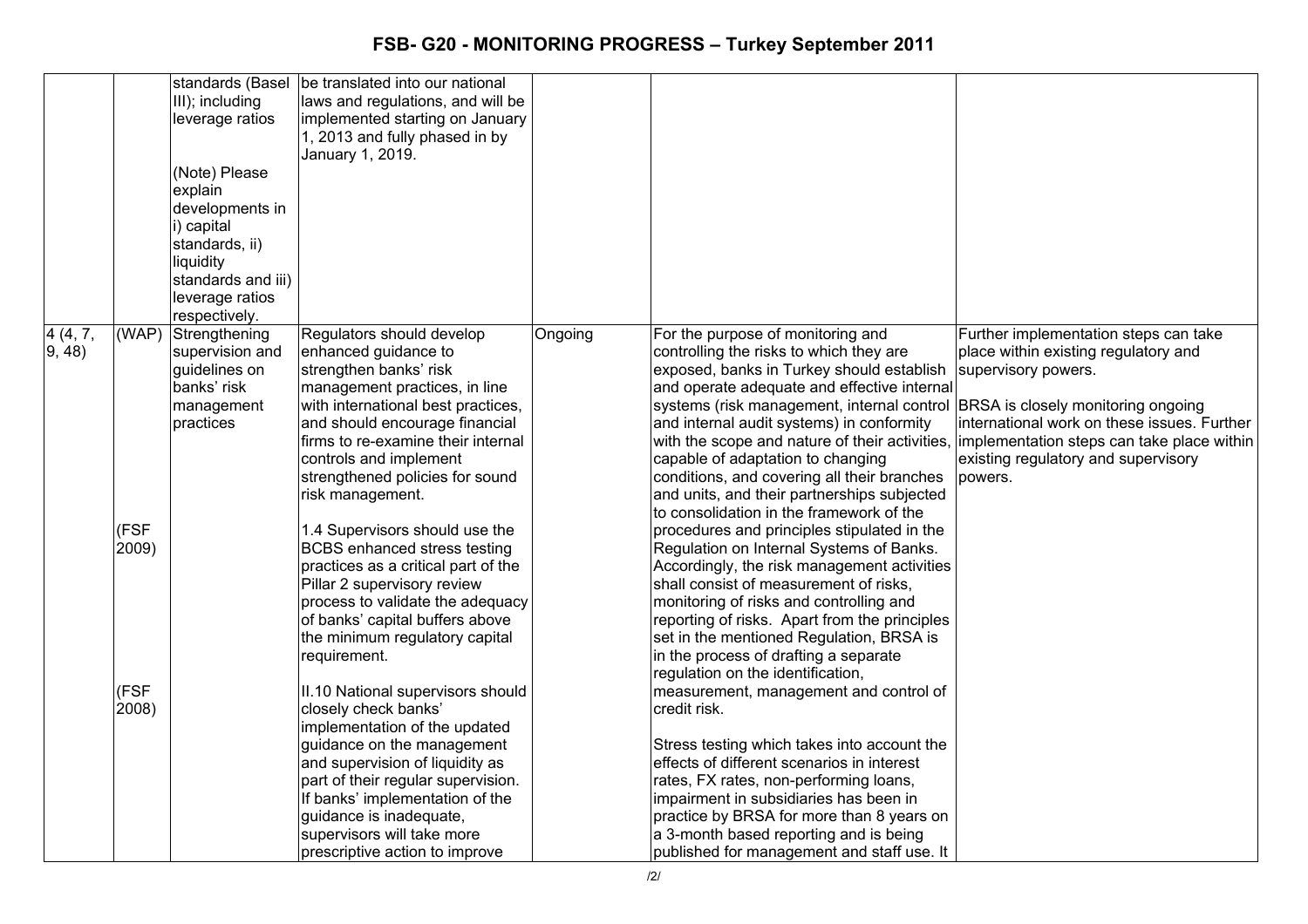|        |         |                 | practices.                                                           |         | is being improved and revised with regards   |  |
|--------|---------|-----------------|----------------------------------------------------------------------|---------|----------------------------------------------|--|
|        |         |                 |                                                                      |         | to developments both in macroeconomic        |  |
|        | (FSB    |                 | Regulators and supervisors in                                        |         | variables and changes in international best  |  |
|        | 2009)   |                 | emerging markets will enhance                                        |         | practices and international financial        |  |
|        |         |                 | their supervision of banks'                                          |         | regulation.                                  |  |
|        |         |                 | operation in foreign currency                                        |         |                                              |  |
|        |         |                 | funding markets.                                                     |         | Furthermore stress test on liquidity is      |  |
|        |         |                 |                                                                      |         | being run by BRSA as well. Besides the       |  |
|        |         |                 |                                                                      |         | risk regulations in Turkey contains stress-  |  |
|        |         |                 |                                                                      |         | testing results to be taken into account as  |  |
|        |         |                 |                                                                      |         | a part of management discretion on           |  |
|        |         |                 |                                                                      |         |                                              |  |
|        |         |                 |                                                                      |         | business activities. The results of these    |  |
|        |         |                 |                                                                      |         | tests are to be used by management of        |  |
|        |         |                 |                                                                      |         | financial institutions in determination of   |  |
|        |         |                 |                                                                      |         | risk limits and decision-making process.     |  |
|        |         |                 |                                                                      |         | With regards to these regulations the        |  |
|        |         |                 |                                                                      |         | supervisory guidelines include supervision   |  |
|        |         |                 |                                                                      |         | of stress testing process and results at     |  |
|        |         |                 |                                                                      |         | banks during the prudential supervision in   |  |
|        |         |                 |                                                                      |         | banks.                                       |  |
|        |         |                 |                                                                      |         | II. As a standard implementation, liquidity  |  |
|        |         |                 |                                                                      |         | positions of the banks are closely           |  |
|        |         |                 |                                                                      |         |                                              |  |
|        |         |                 |                                                                      |         | monitored on daily basis and their liquidity |  |
|        |         |                 |                                                                      |         | risk management quality is assessed in       |  |
|        |         |                 |                                                                      |         | the risk matrix and supervision plans.       |  |
|        |         |                 |                                                                      |         | BRSA's supervisory teams are closely         |  |
|        |         |                 |                                                                      |         | monitoring ongoing international work on     |  |
|        |         |                 |                                                                      |         | these issues.                                |  |
|        |         |                 |                                                                      |         | There is a prudential ratio regarding        |  |
|        |         |                 |                                                                      |         | foreign currency, which ensures banks        |  |
|        |         |                 |                                                                      |         | hold a foreign currency position at a level  |  |
|        |         |                 |                                                                      |         | compatible with their own funds. Foreign     |  |
|        |         |                 |                                                                      |         |                                              |  |
|        |         |                 |                                                                      |         | Currency Net General Position to Own         |  |
|        |         |                 |                                                                      |         | Funds Standard Ratio is calculated on a      |  |
|        |         |                 |                                                                      |         | consolidated and non-consolidated basis      |  |
|        |         |                 |                                                                      |         | and this ratio cannot exceed twenty          |  |
|        |         |                 |                                                                      |         | percent.                                     |  |
|        |         |                 | II. Addressing systemically important financial institutions (SIFIs) |         |                                              |  |
| 5 (19) | (Pitts) | Consistent,     | All firms whose failure could                                        | Ongoing |                                              |  |
|        |         | consolidated    | pose a risk to financial stability                                   |         | BRSA's pilot program is under way for        |  |
|        |         | supervision and | must be subject to consistent,                                       |         | consolidated supervision of three large      |  |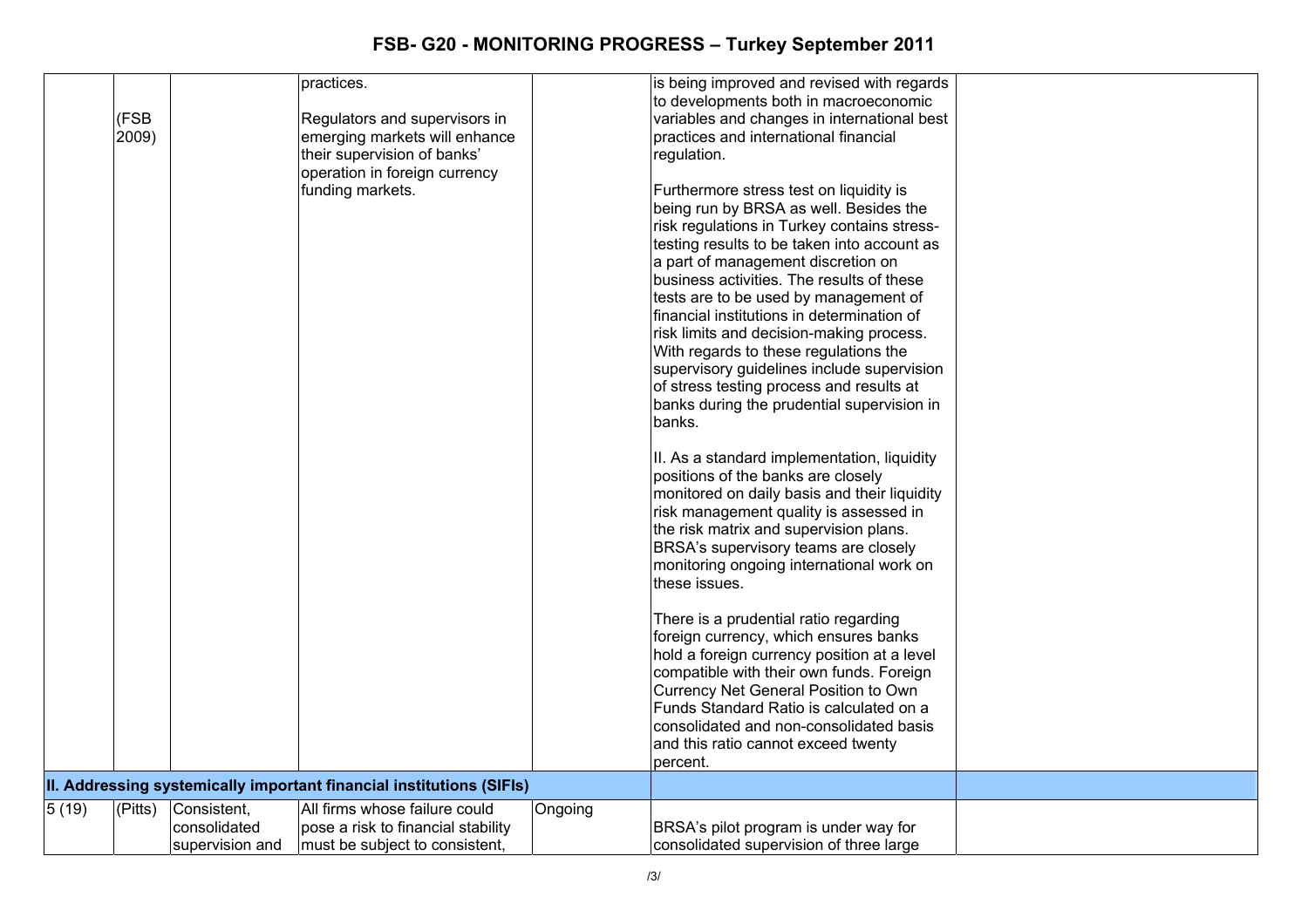|              |                        | regulation of<br><b>SIFIS</b>                                                               | consolidated supervision and<br>regulation with high standards.                                                                                                                                                                                                                                                                                                                                                                                                                                                              |                                                                        | banks. Supervision agenda encompasses<br>the subsidiaries (including foreign), joint<br>ventures, branches, and representative<br>offices to be reviewed. The pilot program<br>will be completed during 2011.<br>The guidelines and the draft protocol<br>between the BRSA, the Treasury and<br><b>CMB regarding Consolidated Supervision</b><br>was established and started to be used<br>when performing inspections.<br>Also the financial reporting system<br>regarding non financial subsidiaries of the<br>supervised institutions is initiated by June                                                                                                                                                    |                                                                                                                                                                                                        |
|--------------|------------------------|---------------------------------------------------------------------------------------------|------------------------------------------------------------------------------------------------------------------------------------------------------------------------------------------------------------------------------------------------------------------------------------------------------------------------------------------------------------------------------------------------------------------------------------------------------------------------------------------------------------------------------|------------------------------------------------------------------------|------------------------------------------------------------------------------------------------------------------------------------------------------------------------------------------------------------------------------------------------------------------------------------------------------------------------------------------------------------------------------------------------------------------------------------------------------------------------------------------------------------------------------------------------------------------------------------------------------------------------------------------------------------------------------------------------------------------|--------------------------------------------------------------------------------------------------------------------------------------------------------------------------------------------------------|
|              |                        |                                                                                             |                                                                                                                                                                                                                                                                                                                                                                                                                                                                                                                              |                                                                        | 2011.                                                                                                                                                                                                                                                                                                                                                                                                                                                                                                                                                                                                                                                                                                            |                                                                                                                                                                                                        |
| 6(43,<br>44) | $ $ (Pitts)<br>(Seoul) | Mandatory<br>international<br>recovery and<br>resolution<br>planning for G-<br><b>SIFIS</b> | Systemically important financial<br>firms should develop<br>internationally-consistent firm-<br>specific contingency and<br>resolution plans. Our authorities<br>should establish crisis<br>management groups for the<br>major cross-border firms and a<br>legal framework for crisis<br>intervention as well as improve<br>information sharing in times of<br>stress.<br>We agreed that G-SIFIs should<br>be subject to a sustained<br>process of mandatory<br>international recovery and<br>resolution planning. We agreed | End-2010 (for<br>setting up crisis<br>management<br>groups)<br>Ongoing | FSB work on systemically important<br>institutions is closely followed by the<br>authorities.<br>In Turkey, there are no institutions to be<br>classified as G-SIFI's. However, all<br>relevant national authorities work alone<br>and together to determine and assess the<br>domestic institutions with systemic<br>importance in their own jurisdictions.<br>Due to relatively small size of Turkish<br>banks' foreign subsidiaries and affiliated<br>partnerships, BRSA as a home country<br>supervisor, did not arrange any meetings<br>in Turkey with counterpart authorities.<br>On the other hand, BRSA has attended<br>the meetings arranged by home country<br>supervisory authorities of cross-border | FSB's schedule on implementation of<br>guidelines on SIFI issue will be taken into<br>account.<br>Further implementation steps can take<br>place within existing regulatory and<br>supervisory powers. |
|              | (Lon)                  |                                                                                             | to conduct rigorous risk<br>assessment on G-SIFIs through<br>international supervisory<br>colleges and negotiate<br>institution-specific crisis<br>cooperation agreements within<br>crisis management groups.<br>To implement the FSF principles<br>for cross-border crisis                                                                                                                                                                                                                                                  |                                                                        | financial groups operating in Turkey. In<br>addition, when it is necessary, BRSA<br>exchanges information with foreign<br>counterpart authorities during the<br>supervisory process.<br>For the investment firms while defining<br>systemically important firms, Capital<br>Markets Board (CMB) ranked them<br>according to several criteria, which are                                                                                                                                                                                                                                                                                                                                                          |                                                                                                                                                                                                        |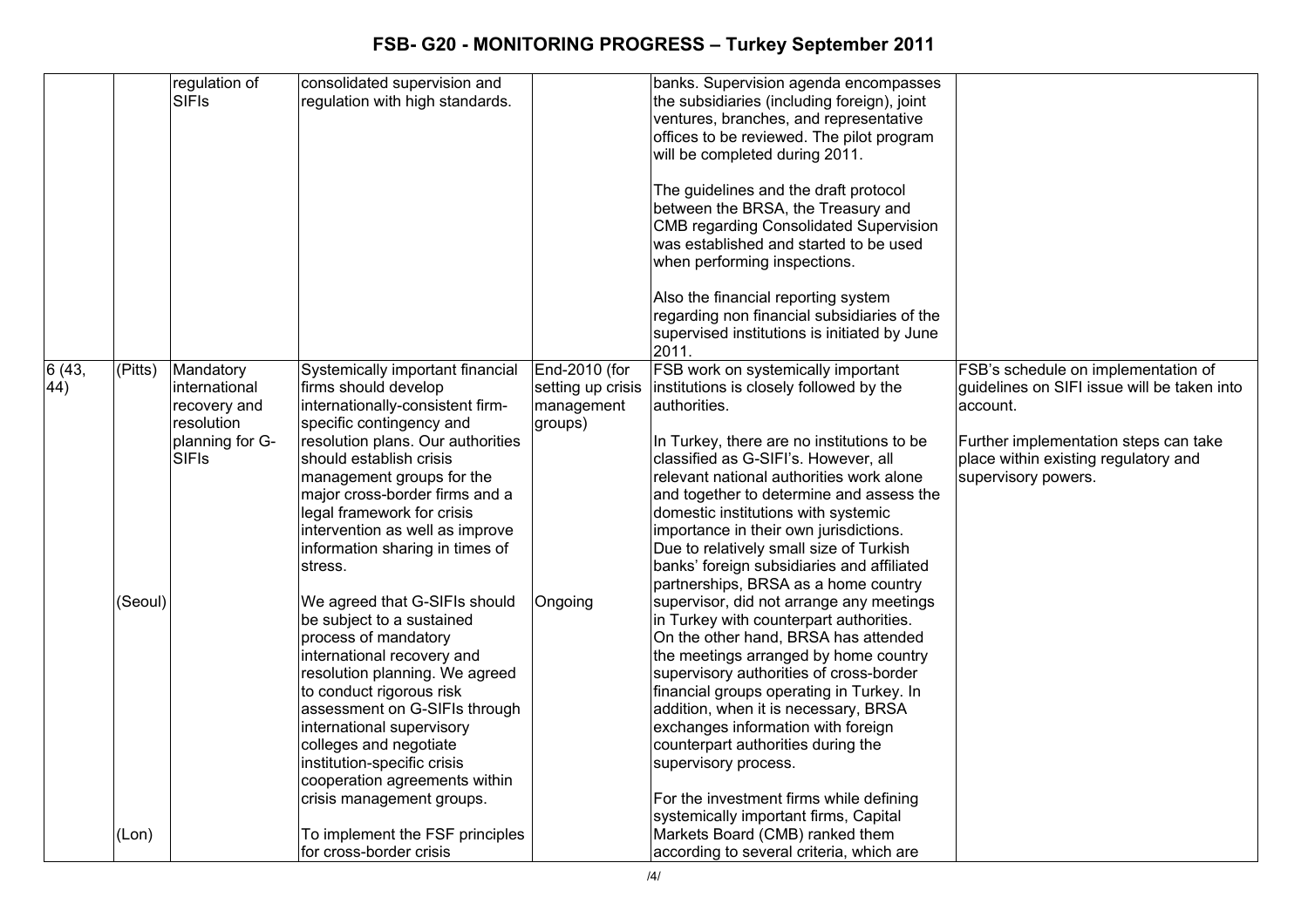|       |              |                                                           | management immediately. Home<br>authorities of each major<br>financial institution should<br>ensure that the group of<br>authorities with a common<br>linterest in that financial<br>institution meets at least<br>annually.                                                                                                                                                                                                                                                    |         | also accepted in mutual work of<br>IMF/BCBS/FSB "Guidance to assess the<br>systemic importance of financial<br>institutions". The work is still ongoing for<br>the preparation of the legal framework for<br>crisis intervention as well as improve<br>information sharing in times of stress.<br>The BRSA is continuing its work in order<br>to finalize the Memoranda of<br>Understanding (MoUs) with significant<br>foreign supervisory counterparties.<br>Recently, the MoU was signed between<br>BAFin and BRSA in August 2011. |                                                                                                |
|-------|--------------|-----------------------------------------------------------|---------------------------------------------------------------------------------------------------------------------------------------------------------------------------------------------------------------------------------------------------------------------------------------------------------------------------------------------------------------------------------------------------------------------------------------------------------------------------------|---------|--------------------------------------------------------------------------------------------------------------------------------------------------------------------------------------------------------------------------------------------------------------------------------------------------------------------------------------------------------------------------------------------------------------------------------------------------------------------------------------------------------------------------------------|------------------------------------------------------------------------------------------------|
| 7(45) | (Tor)        | <b>BCBS</b><br>on the cross-<br>border bank<br>resolution | (Seoul) Implementation of We reaffirmed our Toronto<br>commitment to national-level<br>recommendations implementation of the BCBS's<br>cross-border resolution<br>recommendations.<br>We endorsed and have<br>committed to implement our<br>domestic resolution powers and<br>tools in a manner that preserves<br>financial stability and are<br>committed to implement the ten<br>key recommendations on cross-<br>border bank resolution issued by<br>the BCBS in March 2010. | Ongoing | FSB work on systemically important<br>institutions is closely followed by BRSA.<br>There is no need to clarify the division of<br>responsibilities for dealing with weak and<br>failing banks since it is determined by the<br>Law that the related authorities for banks<br>are BRSA and SDIF.                                                                                                                                                                                                                                      | FSB's schedule on implementation of<br>quidelines on SIFI issue will be taken into<br>account. |
|       | (WAP)        |                                                           | National and regional authorities<br>should review resolution regimes<br>and bankruptcy laws in light of<br>recent experience to ensure that<br>they permit an orderly wind-down<br>of large complex cross-border<br>financial institutions.                                                                                                                                                                                                                                    |         |                                                                                                                                                                                                                                                                                                                                                                                                                                                                                                                                      |                                                                                                |
|       | (FSF<br>2008 |                                                           | VI.6 Domestically, authorities<br>need to review and, where<br>needed, strengthen legal powers<br>and clarify the division of<br>responsibilities of different                                                                                                                                                                                                                                                                                                                  |         |                                                                                                                                                                                                                                                                                                                                                                                                                                                                                                                                      |                                                                                                |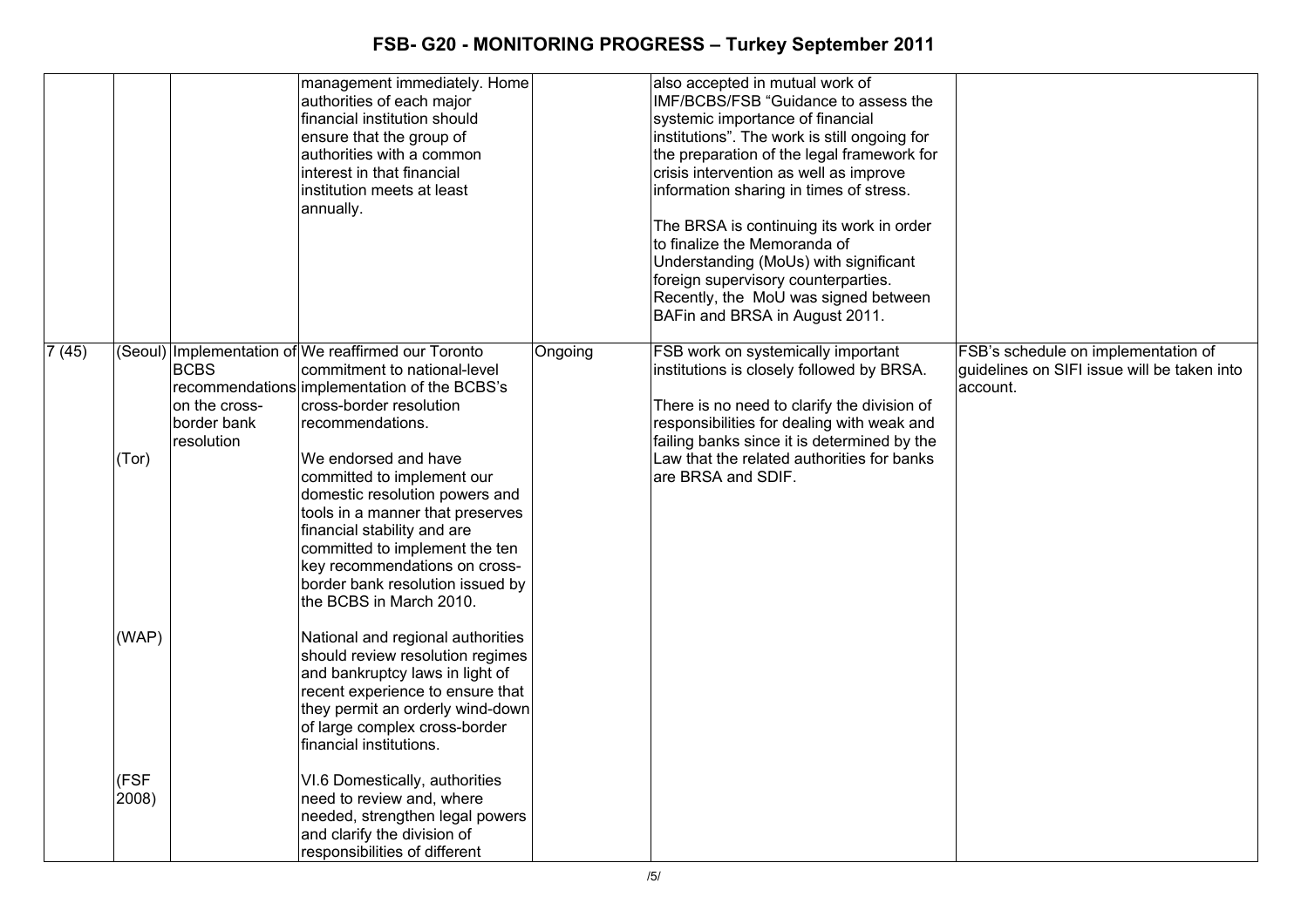|       |                  |                                                               | national authorities for dealing                                                                                                                                                                                                                                                                                  |                                                                       |                                                                                                                                                                                                                                                                                                                                                                                                                                                                                                                                             |  |
|-------|------------------|---------------------------------------------------------------|-------------------------------------------------------------------------------------------------------------------------------------------------------------------------------------------------------------------------------------------------------------------------------------------------------------------|-----------------------------------------------------------------------|---------------------------------------------------------------------------------------------------------------------------------------------------------------------------------------------------------------------------------------------------------------------------------------------------------------------------------------------------------------------------------------------------------------------------------------------------------------------------------------------------------------------------------------------|--|
|       |                  |                                                               | with weak and failing banks.                                                                                                                                                                                                                                                                                      |                                                                       |                                                                                                                                                                                                                                                                                                                                                                                                                                                                                                                                             |  |
| 8(41) | (Lon)<br>(Seoul) | Supervisory<br>colleges                                       | To establish the remaining<br>supervisory colleges for<br>significant cross-border firms by<br>June 2009.<br>We agreed to conduct rigorous<br>risk assessment on these firms<br>through international supervisory<br>colleges                                                                                     | June 2009 (for<br>establishing<br>supervisory<br>colleges)<br>Ongoing | BRSA as a home country supervisor, did<br>not arrange any supervisory colleges in<br>Turkey with counterpart authorities up to<br>now. On the other hand, BRSA has<br>attended the supervisory colleges<br>arranged by home country supervisory<br>authorities of cross-border financial groups<br>operating in Turkey In addition, when it is<br>necessary, BRSA exchanges information<br>with foreign counterpart authorities during<br>the supervisory process.                                                                          |  |
|       |                  |                                                               |                                                                                                                                                                                                                                                                                                                   |                                                                       | There is no insurance company with large<br>cross - border business in Turkey.<br>However, Turkey is participating to the<br>supervisory colleges organized by other<br>home countries such as Netherlands and<br>Belgium.                                                                                                                                                                                                                                                                                                                  |  |
| 9(42) | (FSF)<br>2008)   | Supervisory<br>exchange of<br>information and<br>coordination | V.7 To quicken supervisory<br>responsiveness to developments<br>that have a common effect<br>across a number of institutions,<br>supervisory exchange of<br>information and coordination in<br>the development of best practice<br>benchmarks should be improved<br>at both national and international<br>levels. | Ongoing                                                               | With reference to row 27; the MoU<br>between the Undersecretariat of Treasury,<br>BRSA and the Savings Deposit Insurance<br>Fund (SDIF), the Central Bank (CBRT)<br>and Capital Markets Board (CMB) on<br>exchange of information which was signed<br>in April 2009, is an initiative taken at<br>national level regarding supervisory<br>exchange of information and coordination.<br>Sub protocols of this MoU was signed and<br>started to be executed.<br>Also, to determine general guidelines to<br>be followed regarding supervisory |  |
|       |                  |                                                               |                                                                                                                                                                                                                                                                                                                   |                                                                       | exchange of information and coordination<br>with other parties, BRSA developed a<br>communiqué. This communiqué<br>encompasses general principles regarding<br>the areas of cooperation including<br>supervisory colleges, the means of<br>supervisory cooperation including<br>supervisory colleges, the main terms to be<br>included in MoU's, enforcement of the                                                                                                                                                                         |  |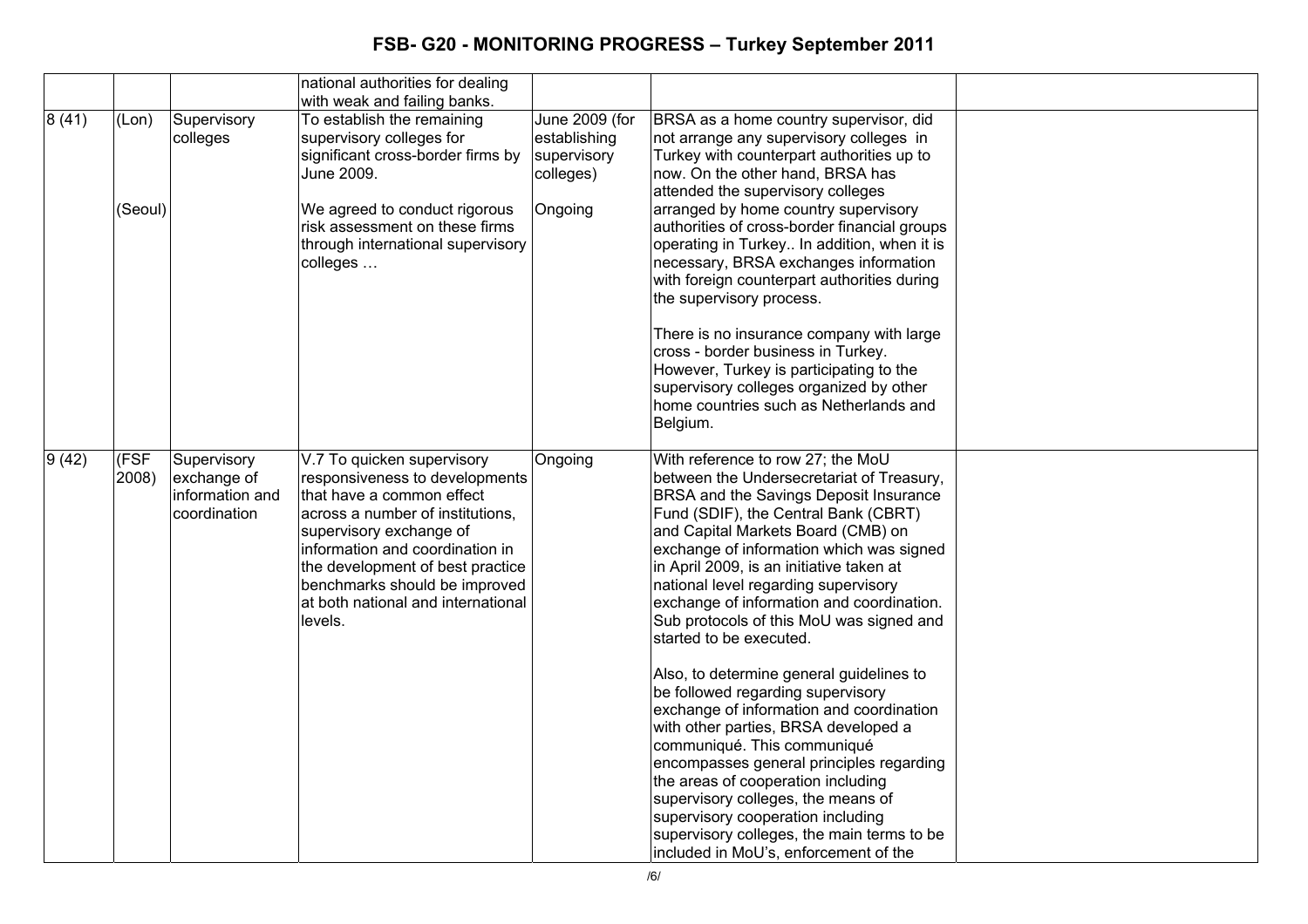|                  |               |                                                                            |                                                                                                                                                                                                                                                                                                 |         | MoU's, resources and privacy.                                                                                                                                                                                                                                                                                                                                                                                                                                      |                                                                                                                                                                                                                                                                                                                                                               |
|------------------|---------------|----------------------------------------------------------------------------|-------------------------------------------------------------------------------------------------------------------------------------------------------------------------------------------------------------------------------------------------------------------------------------------------|---------|--------------------------------------------------------------------------------------------------------------------------------------------------------------------------------------------------------------------------------------------------------------------------------------------------------------------------------------------------------------------------------------------------------------------------------------------------------------------|---------------------------------------------------------------------------------------------------------------------------------------------------------------------------------------------------------------------------------------------------------------------------------------------------------------------------------------------------------------|
|                  |               |                                                                            |                                                                                                                                                                                                                                                                                                 |         | With reference to row 23, at the national<br>level we have several committees that<br>ensures efficient coordination and<br>cooperation in establishing supervisory<br>policies. The said committees are<br>Financial Stability Committee, Systemic<br>Risk Coordination Committee and financial<br>Sector Commission.                                                                                                                                             |                                                                                                                                                                                                                                                                                                                                                               |
|                  |               |                                                                            |                                                                                                                                                                                                                                                                                                 |         | For information gathering/sharing across<br>jurisdictions, BRSA is participating in all<br>coordination efforts on this issue.                                                                                                                                                                                                                                                                                                                                     |                                                                                                                                                                                                                                                                                                                                                               |
|                  |               | 10 (New) (Seoul) More effective<br>oversight and<br>supervision            | We agreed that supervisors<br>should have strong and<br>unambiguous mandates,<br>sufficient independence to act,<br>appropriate resources, and a full<br>suite of tools and powers to<br>proactively identify and address<br>risks, including regular stress<br>testing and early intervention. | Ongoing | Our stress testing framework has been<br>significantly improved. After studies within<br>FSAP stress testing period and ECB's<br>technical assistance program, our stress<br>testing approach shifted to an economic<br>risk based approach with statistical tools.<br>We can now estimate two years ahead<br>within our projections, see the effects of<br>the risks that the market is exposed, and<br>provide forward looking results on bank by<br>bank basis. | Within every study period we review and<br>update our stress tests and we are open to<br>new implications. Our next step will be on<br>the liquidity stress testing. On the other<br>side, our main challenge is regarding the<br>settlement of macro scenarios. We want to<br>employ a macro economic model in order<br>to get consistent adverse scenarios. |
| financial system |               |                                                                            | III. Extending the regulatory perimeter to entities/activities that pose risks to the                                                                                                                                                                                                           |         |                                                                                                                                                                                                                                                                                                                                                                                                                                                                    |                                                                                                                                                                                                                                                                                                                                                               |
| 11(27)           | (Lon)         | Review of the<br>regulatory<br>framework                                   | We will each review and adapt<br>boundaries of the the boundaries of the regulatory<br>framework to keep pace with<br>developments in the financial<br>system and promote good<br>practices and consistent<br>approaches at an international<br>level.                                          | Ongoing | Considering institutions that are regulated<br>by BRSA, CMB and General Directorate of<br>Insurance, it can be stated that existing<br>regulatory framework covers all<br>systematically important actors.                                                                                                                                                                                                                                                         | Turkey will continue to review its regulatory<br>framework to follow the developments in<br>financial markets and international<br>regulatory framework                                                                                                                                                                                                       |
| 12(30)           | (FSF<br>2008) | Supervisory<br>resources and<br>expertise to<br>of financial<br>innovation | V.1 Supervisors should see that Ongoing<br>they have the requisite<br>resources and expertise to<br>oversee the risks oversee the risks associated with<br>financial innovation and to<br>ensure that firms they supervise<br>have the capacity to understand                                   |         | This issue is part of our ongoing regulatory<br>and supervisory framework.                                                                                                                                                                                                                                                                                                                                                                                         | Further implementation steps can take<br>place within existing regulatory and<br>supervisory powers.                                                                                                                                                                                                                                                          |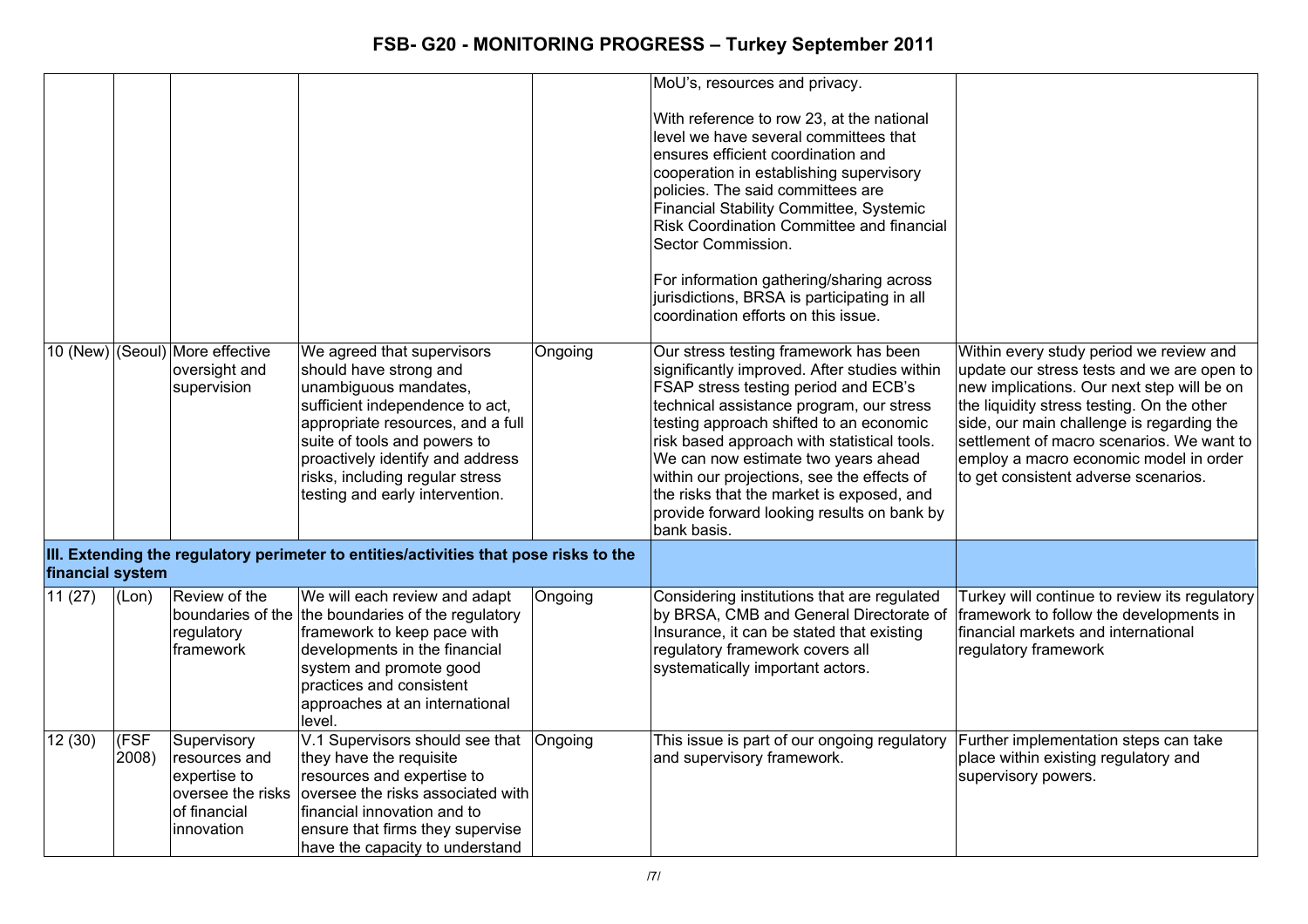|                    |       |                                                                     | and manage the risks.                                                                                                                                                                                                                                                                                                                                                                                                                                                                                                                                                                                                                                         |          |                                                                                                                                                                                                                                                                                                                                                                                                                                                                                                                                                                                                                                                                                                                                                                                                                                                                                                                                                                                                                                                                                                                                                                                                                         |                                                                                                      |
|--------------------|-------|---------------------------------------------------------------------|---------------------------------------------------------------------------------------------------------------------------------------------------------------------------------------------------------------------------------------------------------------------------------------------------------------------------------------------------------------------------------------------------------------------------------------------------------------------------------------------------------------------------------------------------------------------------------------------------------------------------------------------------------------|----------|-------------------------------------------------------------------------------------------------------------------------------------------------------------------------------------------------------------------------------------------------------------------------------------------------------------------------------------------------------------------------------------------------------------------------------------------------------------------------------------------------------------------------------------------------------------------------------------------------------------------------------------------------------------------------------------------------------------------------------------------------------------------------------------------------------------------------------------------------------------------------------------------------------------------------------------------------------------------------------------------------------------------------------------------------------------------------------------------------------------------------------------------------------------------------------------------------------------------------|------------------------------------------------------------------------------------------------------|
| <b>Hedge funds</b> |       |                                                                     |                                                                                                                                                                                                                                                                                                                                                                                                                                                                                                                                                                                                                                                               |          |                                                                                                                                                                                                                                                                                                                                                                                                                                                                                                                                                                                                                                                                                                                                                                                                                                                                                                                                                                                                                                                                                                                                                                                                                         |                                                                                                      |
| 13(33)             | (Lon) | (Seoul) Regulation<br>(including<br>registration) of<br>hedge funds | We also firmly recommitted to<br>work in an internationally<br>consistent and non-<br>discriminatory manner to<br>strengthen regulation and<br>supervision on hedge funds,<br>Hedge funds or their managers<br>will be registered and will be<br>required to disclose appropriate<br>information on an ongoing basis<br>to supervisors or regulators,<br>including on their leverage,<br>necessary for assessment of the<br>systemic risks they pose<br>individually or collectively. Where<br>appropriate registration should<br>be subject to a minimum size.<br>They will be subject to oversight<br>to ensure that they have<br>adequate risk management. | End-2009 | Hedge funds are initially regulated to be<br>registered by the CMB. Actually hedge<br>funds units are registered by the Board<br>and shall only be sold to eligible/qualified<br>investors.<br>As regulated by the related Communiqué<br>on mutual funds, hedge funds promoters<br>(founder- manager) shall establish an<br>internal control system including the risk<br>management system. The general<br>principles on risk management system are<br>proceeded by the Board's implementing<br>regulations. The Board asks for minimum<br>required standards for the risk<br>management systems e.g. risk<br>assessments for credit, counterparty,<br>position exposures in terms of each<br>instrument and the overall portfolio and<br>regularly performed stress tests & back-<br>testing. The risk limitations shall be stated<br>in the fund prospectus and other legal<br>documents.<br>The registration is not subject any size<br>limitation. Hedge funds shall inform the<br>investors on risk limit violations, monthly<br>risk/open position reports by letters. In<br>practice hedge funds shall establish<br>internal methods to inform investors on<br>monthly risk reports (e.g. Secure Web<br>sites). | Further implementation steps can take<br>place within existing regulatory and<br>supervisory powers. |
| 14 (34)            | (Lon) | Effective<br>oversight of<br>cross-border<br>funds                  | We ask the FSB to develop<br>mechanisms for cooperation and<br>information sharing between<br>relevant authorities in order to<br>ensure effective oversight is<br>maintained when a fund is<br>located in a different jurisdiction<br>from the manager. We will,                                                                                                                                                                                                                                                                                                                                                                                             | End-2009 | According to current jurisdiction only the<br>funds are registered by the Board - not the<br>fund managers-. The funds planning to<br>sell units abroad inform the Board. The<br>Board co-operates with the foreign<br>authorities asking for information about the<br>funds located in Turkey.                                                                                                                                                                                                                                                                                                                                                                                                                                                                                                                                                                                                                                                                                                                                                                                                                                                                                                                         | Further implementation steps can take<br>place within existing regulatory and<br>supervisory powers. |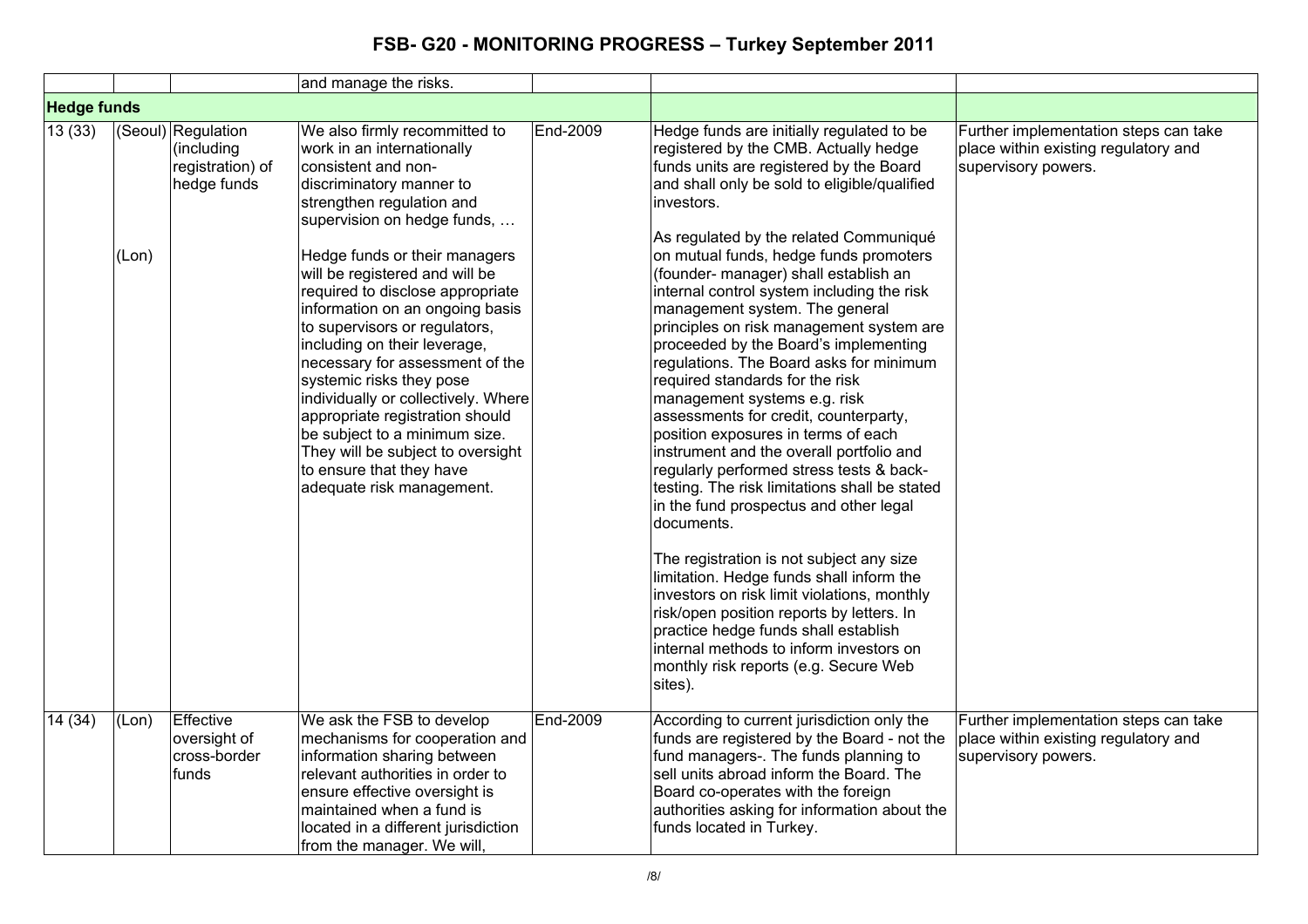|                |               |                                                                                 | cooperating through the FSB,<br>develop measures that<br>implement these principles by<br>the end of 2009.                                                                                                                                                                                           |             |                                                                                                                                                                                                                                                                                                                                                                                                                                                                                                                                                                                         |                                                                                                      |
|----------------|---------------|---------------------------------------------------------------------------------|------------------------------------------------------------------------------------------------------------------------------------------------------------------------------------------------------------------------------------------------------------------------------------------------------|-------------|-----------------------------------------------------------------------------------------------------------------------------------------------------------------------------------------------------------------------------------------------------------------------------------------------------------------------------------------------------------------------------------------------------------------------------------------------------------------------------------------------------------------------------------------------------------------------------------------|------------------------------------------------------------------------------------------------------|
| 15(35)         | (Lon)         | Effective<br>management of<br>associated with<br>hedge funds                    | Supervisors should require that<br>institutions which have hedge<br>counter-party risk funds as their counterparties<br>have effective risk management,<br>including mechanisms to monitor<br>the funds' leverage and set limits<br>for single counterparty<br>exposures.                            | Ongoing     | According to current implementation the<br>founders provide necessary prime<br>brokerage services to the hedge funds.<br>The banks and intermediary institutions<br>(founders) shall establish internal control<br>systems including risk management<br>systems according to their own relevant<br>regulations.<br>Part of ongoing supervision process. We<br>will take into account of BCBS and FSB<br>works on this issue.                                                                                                                                                            | Further implementation steps can take<br>place within existing regulatory and<br>supervisory powers. |
| 16(36)         | (FSF<br>2008) | Guidance on the<br>management of<br>exposures to<br>leveraged<br>counterparties | II.17 Supervisors will strengthen<br>their existing guidance on the<br>management of exposures to<br>leveraged counterparties                                                                                                                                                                        | Ongoing     | OTC traded structured products like exotic<br>options which satisfy certain qualifications<br>e.g. rating of the counterparty must be<br>minimum investment grade, liquidity<br>clauses.<br>In addition for the hedge funds case, OTC<br>derivative exposures are subject to limits<br>set in the founder's rule and prospectus.<br>All funds should have risk management<br>units independent from the portfolio<br>management unit. The risk management<br>unit is responsible for make relevant risk<br>assessments and reporting to both the<br>fund board and qualified investors. |                                                                                                      |
| Securitisation |               |                                                                                 |                                                                                                                                                                                                                                                                                                      |             |                                                                                                                                                                                                                                                                                                                                                                                                                                                                                                                                                                                         |                                                                                                      |
| 17(50)         | (FSB<br>2009) | <b>BCBS/IOSCO</b><br>measures for<br>securitisation                             | Implementation of During 2010, supervisors and<br>regulators will:<br>implement the measures decided<br>by the Basel Committee to<br>strengthen the capital<br>requirement of securitisation and<br>establish clear rules for banks'<br>management and disclosure;<br>implement IOSCO's proposals to | During 2010 | Changes related to securitisation positions<br>have already been reflected in Basel<br>II/Securitisations communiqué<br>A one year parallel run for Basel II-CRD<br>regulations has started in mid-2011.                                                                                                                                                                                                                                                                                                                                                                                | Starting from mid-2012, all banks have to<br>comply with the new rules.                              |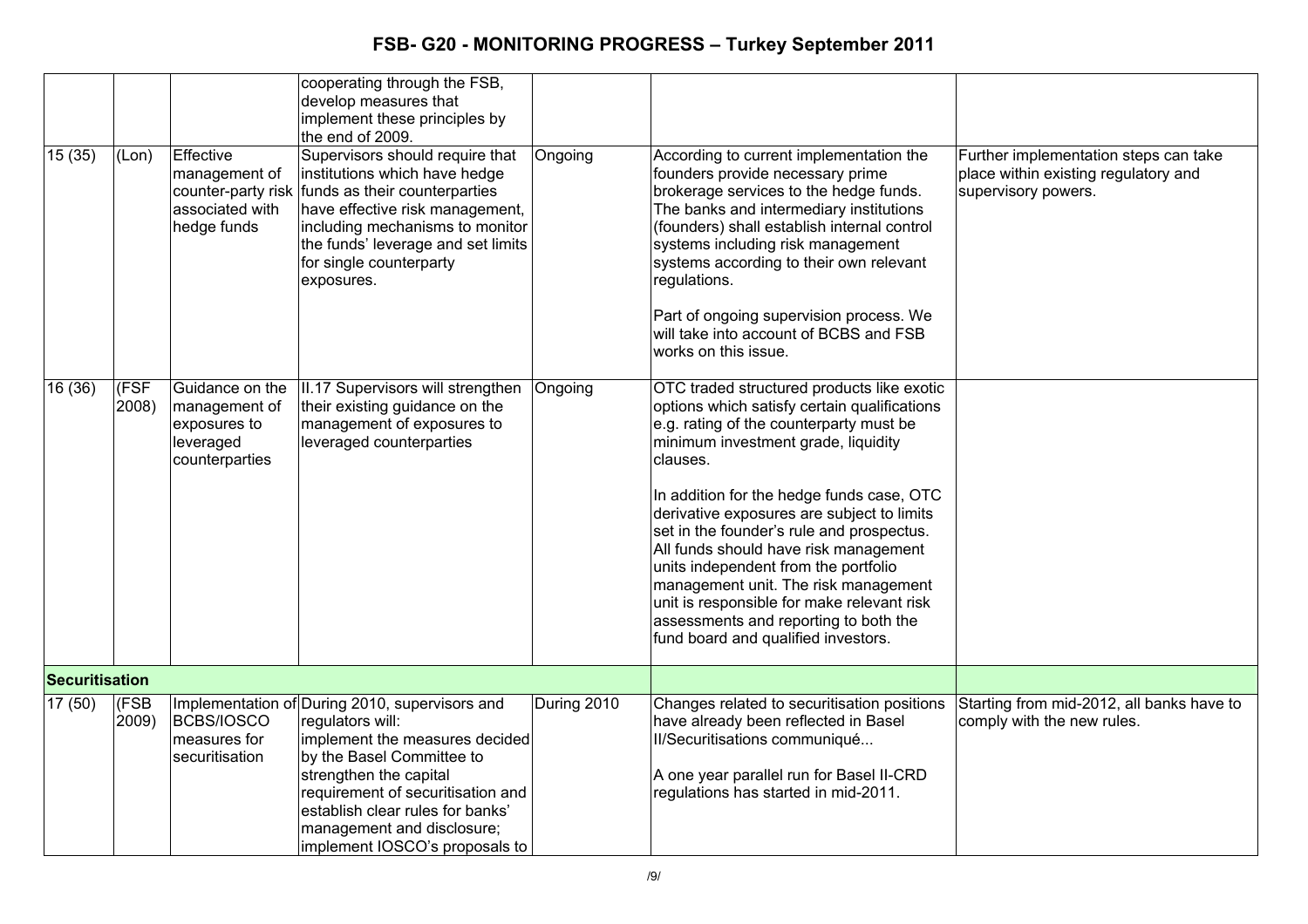|                |                  |                                                                                                                                                                                                      | strengthen practices in<br>securitisation markets.                                                                                                                                                                                                                                                                                                                               |                              |                                                                                                                                                                                                                                                                            |                                                                         |
|----------------|------------------|------------------------------------------------------------------------------------------------------------------------------------------------------------------------------------------------------|----------------------------------------------------------------------------------------------------------------------------------------------------------------------------------------------------------------------------------------------------------------------------------------------------------------------------------------------------------------------------------|------------------------------|----------------------------------------------------------------------------------------------------------------------------------------------------------------------------------------------------------------------------------------------------------------------------|-------------------------------------------------------------------------|
| 18 (51,<br>52) | (Lon)<br>(Pitts) | Improvement in<br>the risk<br>management of<br>securitisation,<br>including<br>retainment of a<br>part of the risk of<br>the underlying<br>assets by<br>securitisation<br>sponsors or<br>originators | The BCBS and authorities<br>should take forward work on<br>improving incentives for risk<br>management of securitisation,<br>including considering due<br>diligence and quantitative<br>retention requirements by 2010.<br>Securitization sponsors or<br>originators should retain a part of<br>the risk of the underlying assets,<br>thus encouraging them to act<br>prudently. | By 2010                      | Changes related to securitisation positions<br>have already been reflected in Basel<br>II/Securitisations communiqué.<br>A one year parallel run for Basel II-CRD<br>regulations has started in mid-2011.                                                                  | Starting from mid-2012, all banks have to<br>comply with the new rules. |
| 19(10)         | (FSF<br>2008)    | Strengthening of<br>regulatory and<br>for monolines                                                                                                                                                  | II.8 Insurance supervisors should Ongoing<br>strengthen the regulatory and<br>capital framework capital framework for monoline<br>linsurers in relation to structured<br>credit.                                                                                                                                                                                                 |                              |                                                                                                                                                                                                                                                                            |                                                                         |
| 20(54)         | (FSF<br>2008)    | Strengthening of<br>supervisory<br>requirements or<br>best practices fir<br>investment in<br>structured<br>products                                                                                  | II.18 Regulators of institutional<br>investors should strengthen the<br>requirements or best practices<br>for firms' processes for<br>investment in structured<br>products.                                                                                                                                                                                                      | Ongoing                      |                                                                                                                                                                                                                                                                            |                                                                         |
| 21(14)         | (FSF<br>2008)    | Enhanced<br>disclosure of<br>securitised<br>products                                                                                                                                                 | III.10-III.13 Securities market<br>regulators should work with<br>market participants to expand<br>information on securitised<br>products and their underlying<br>assets.                                                                                                                                                                                                        | Ongoing                      |                                                                                                                                                                                                                                                                            |                                                                         |
|                |                  | IV. Improving OTC derivatives markets                                                                                                                                                                |                                                                                                                                                                                                                                                                                                                                                                                  |                              |                                                                                                                                                                                                                                                                            |                                                                         |
| 22 (17,<br>18) |                  | (Seoul) Reforming OTC<br>derivative<br>markets,<br>including the<br>CDS markets<br>(e.g. CCP); and<br>trading of all                                                                                 | We endorsed the FSB's<br>recommendations for<br>implementing our previous<br>commitments in an<br>standardisation of internationally consistent<br>manner, recognizing the<br>importance of a level playing<br>field.                                                                                                                                                            | By end-2012 at<br>the latest | Investment firms can't deal in OTC<br>derivatives in Turkey. Banks use mostly<br>plain vanilla products which mostly have<br>common standardized features.<br>Making the central clearing agency of<br>Turkey to serve as CCP for derivatives<br>products is under review. |                                                                         |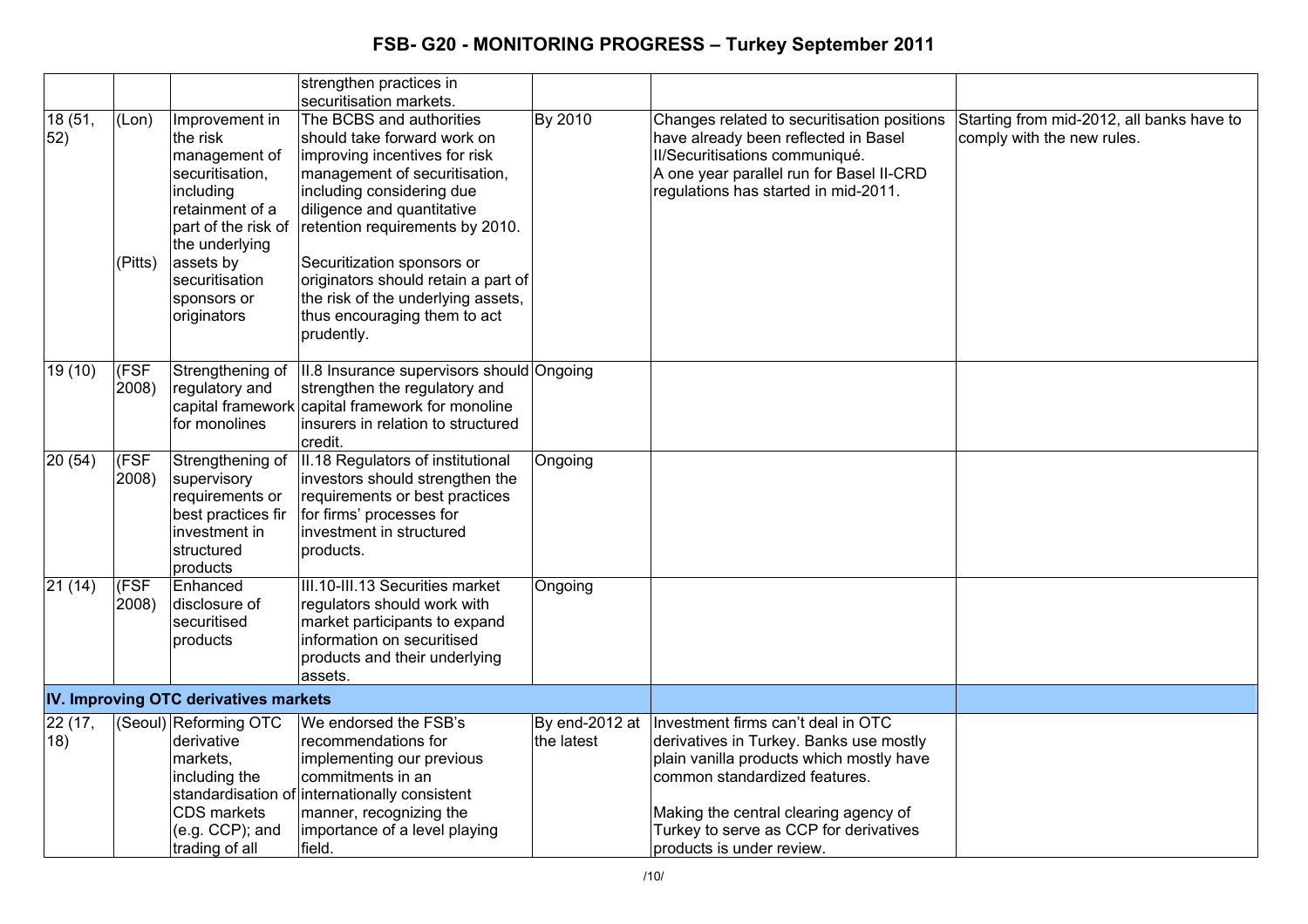|        | (Pitts)<br>(Lon) | standardized<br><b>OTC</b> derivatives<br>on exchanges,<br>clearing and<br>trade repository<br>reporting. | All standardized OTC derivative<br>contracts should be traded on<br>exchanges or electronic trading<br>platforms, where appropriate,<br>and cleared through central<br>counterparties by end-2012 at<br>the latest. OTC derivative<br>contracts should be reported to<br>trade repositories. Non-centrally<br>cleared contracts should be<br>subject to higher capital<br>requirements.<br>We will promote the<br>standardization and resilience of | Exchange or electronic platform trading<br>requirements, transparency and trading,<br>reporting to trade repositories and<br>application of reporting requirements are<br>also under review.                                                                                                                                                                                                                                                                                                                                                                                                                 |                                                                                                      |
|--------|------------------|-----------------------------------------------------------------------------------------------------------|-----------------------------------------------------------------------------------------------------------------------------------------------------------------------------------------------------------------------------------------------------------------------------------------------------------------------------------------------------------------------------------------------------------------------------------------------------|--------------------------------------------------------------------------------------------------------------------------------------------------------------------------------------------------------------------------------------------------------------------------------------------------------------------------------------------------------------------------------------------------------------------------------------------------------------------------------------------------------------------------------------------------------------------------------------------------------------|------------------------------------------------------------------------------------------------------|
|        |                  |                                                                                                           | credit derivatives markets, in<br>particular through the<br>establishment of central clearing<br>counterparties subject to<br>effective regulation and<br>supervision. We call on the<br>industry to develop an action<br>plan on standardisation by<br>autumn 2009.                                                                                                                                                                                |                                                                                                                                                                                                                                                                                                                                                                                                                                                                                                                                                                                                              |                                                                                                      |
|        |                  |                                                                                                           | V. Developing macro-prudential frameworks and tools                                                                                                                                                                                                                                                                                                                                                                                                 |                                                                                                                                                                                                                                                                                                                                                                                                                                                                                                                                                                                                              |                                                                                                      |
| 23(25) | (Lon)            | Amendment of<br>regulatory<br>systems to take<br>account of<br>macro-prudential<br>risks                  | Amend our regulatory systems to Ongoing<br>ensure authorities are able to<br>identify and take account of<br>macro-prudential risks across the<br>financial system including in the<br>case of regulated banks, shadow<br>banks and private pools of<br>capital to limit the build up of<br>systemic risk.                                                                                                                                          | Turkey's regulation is already quite<br>extensive, and takes into account the<br>aspects noted.<br>Financial Stability Committee (FSC) was<br>established in June, 2011 by the<br>amendment in the Treasury Law.<br>FSC is composed of the Undersecretary of<br>Treasury and the heads of the Central<br>Bank of Turkey, Banking Regulation and<br>Supervision Agency, Capital Markets<br>Board and Saving Deposit Insurance Fund<br>under the chairmanship of Deputy Prime<br>Minister for economic and financial affairs.<br>The FSC monitors and identifies the<br>systemic risks and determines possible | Further implementation steps can take<br>place within existing regulatory and<br>supervisory powers. |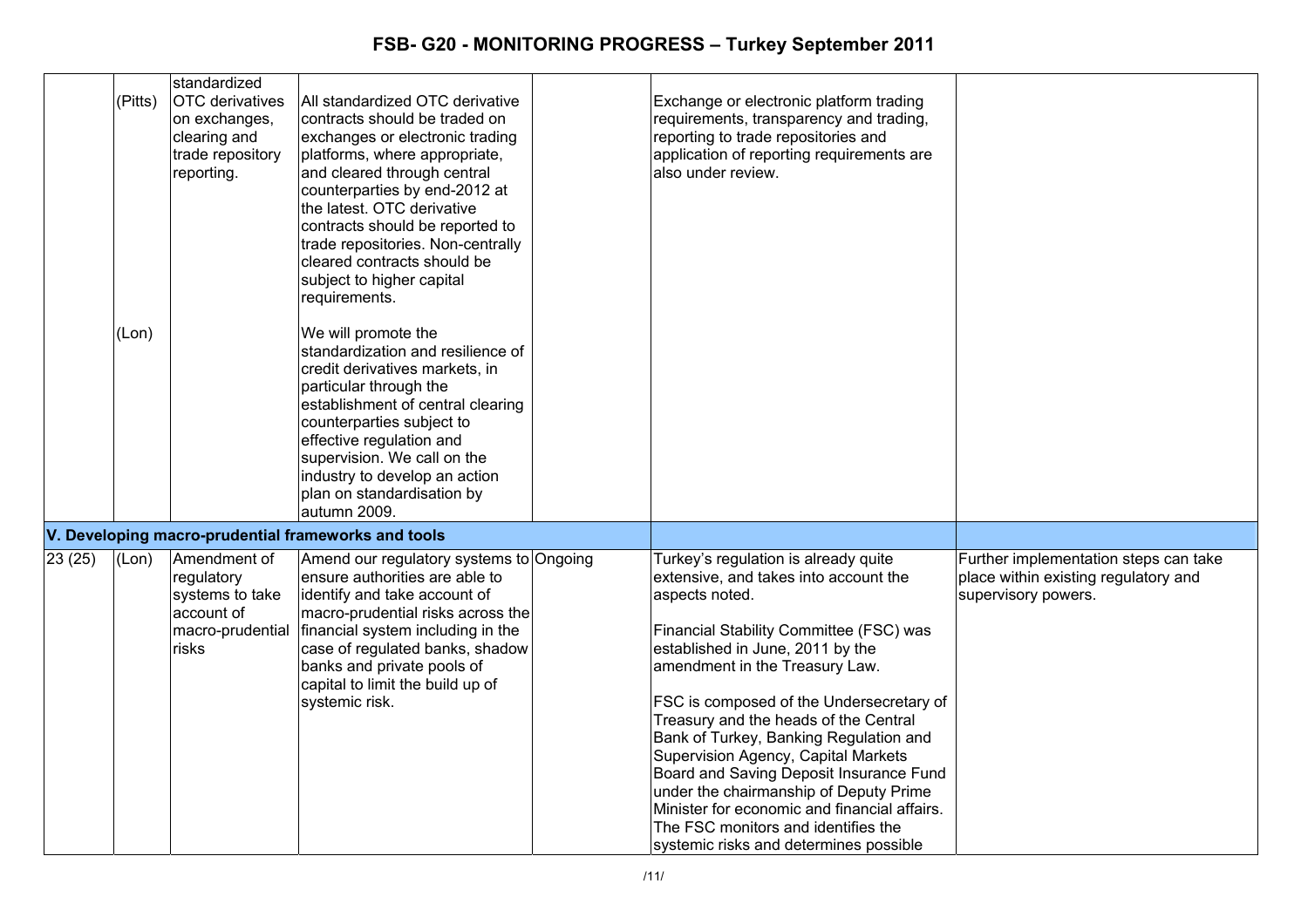|         |       |                                                                                 |                                                                                                                                                                                                                                                                                                                                                           |         | necessary macroprudential measures to<br>mitigate them.<br><b>Systemic Risk Coordination Committee</b><br>consisting of senior members from<br>Treasury Undersecretariat, BRSA, SDIF,<br>CMB and CBRT is also currently active.<br>The committee meets regularly to make<br>thorough assessment of financial market<br>developments and to strengthen<br>cooperation and coordination in timely<br>identification of systemic risk and its<br>effective management. In this sense, the<br>committee supports the work of FSC.<br>Financial Sector Commission consisting of<br>the representatives of BRSA, Ministry of<br>Finance, the Treasury Undersecretariat,<br>Central Bank, CMB, SDIF, Competition<br>Board, Undersecretariat of State Planning<br>Organization, Istanbul Gold Exchange,<br>securities stock exchanges, Futures and<br>Options Markets and the associations of<br>institutions is established under the body<br>of the BRSA. The Commission ensures<br>exchange of information, cooperation and<br>coordination among institutions, proposes<br>joint policies and expresses views<br>regarding the matters that relate to the<br>future of the financial sector, with a view to<br>establishing and ensuring confidence and<br>stability as well as development in the<br>financial markets. |                                                                                                      |
|---------|-------|---------------------------------------------------------------------------------|-----------------------------------------------------------------------------------------------------------------------------------------------------------------------------------------------------------------------------------------------------------------------------------------------------------------------------------------------------------|---------|----------------------------------------------------------------------------------------------------------------------------------------------------------------------------------------------------------------------------------------------------------------------------------------------------------------------------------------------------------------------------------------------------------------------------------------------------------------------------------------------------------------------------------------------------------------------------------------------------------------------------------------------------------------------------------------------------------------------------------------------------------------------------------------------------------------------------------------------------------------------------------------------------------------------------------------------------------------------------------------------------------------------------------------------------------------------------------------------------------------------------------------------------------------------------------------------------------------------------------------------------------------------------------------------------------------------|------------------------------------------------------------------------------------------------------|
| 24 (26) | (Lon) | Powers for<br>gathering<br>relevant<br>information by<br>national<br>regulators | Ensure that national regulators<br>possess the powers for<br>gathering relevant information on<br>all material financial institutions,<br>markets and instruments in order<br>to assess the potential for failure<br>or severe stress to contribute to<br>systemic risk. This will be done<br>in close coordination at<br>international level in order to | Ongoing | National authorities possess the<br>necessary powers to gather information on<br>all material financial institutions, markets<br>and instruments in order to fulfil their<br>duties.<br>For information gathering/sharing across<br>jurisdictions, BRSA is participating in all<br>coordination efforts on this issue.                                                                                                                                                                                                                                                                                                                                                                                                                                                                                                                                                                                                                                                                                                                                                                                                                                                                                                                                                                                               | Further implementation steps can take<br>place within existing regulatory and<br>supervisory powers. |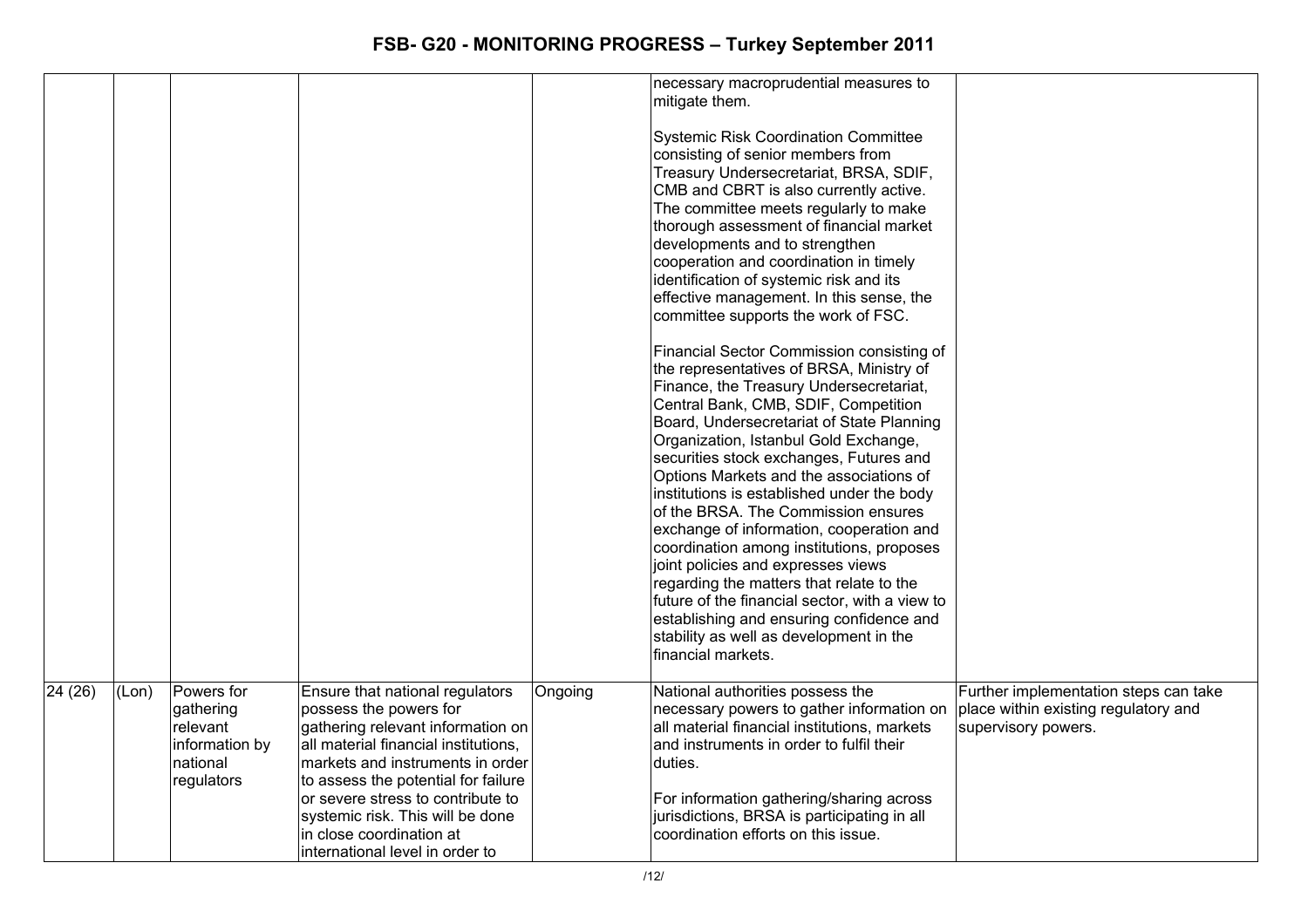|         |               |                                                                        | achieve as much consistency as<br>possible across jurisdictions.                                                                                                                                                                                                                                                                                                                                                                                                                                  |                         | The relevant Law enforces the FSC to<br>gather the information from all relevant<br>parties and to coordinate the policy<br>implementations among them.                                                                                                                                                                                                                                                                                                                                                                                                                                                                         |                                                                                                                                                                                           |
|---------|---------------|------------------------------------------------------------------------|---------------------------------------------------------------------------------------------------------------------------------------------------------------------------------------------------------------------------------------------------------------------------------------------------------------------------------------------------------------------------------------------------------------------------------------------------------------------------------------------------|-------------------------|---------------------------------------------------------------------------------------------------------------------------------------------------------------------------------------------------------------------------------------------------------------------------------------------------------------------------------------------------------------------------------------------------------------------------------------------------------------------------------------------------------------------------------------------------------------------------------------------------------------------------------|-------------------------------------------------------------------------------------------------------------------------------------------------------------------------------------------|
| 25(28)  | (FSF<br>2009) | Use of macro-<br>prudential tools                                      | 3.1 Authorities should use<br>quantitative indicators and/or<br>constraints on leverage and<br>margins as macro-prudential<br>tools for supervisory purposes.<br>Authorities should use<br>quantitative indicators of<br>leverage as guides for policy,<br>both at the institution-specific<br>and at the macro-prudential<br>(system-wide) level Authorities<br>should review enforcing<br>minimum initial margins and<br>haircuts for OTC derivatives and<br>securities financing transactions. | End-2009 and<br>ongoing | As stated earlier, Turkish banks' capital<br>levels are very high and leverage ratio in<br>the banking system is considerably low.<br>Still, some macroprudential tools, like<br>increasing the general provisions, are<br>applied in cases such as rapid credit<br>growth. On the other hand, BRSA is<br>closely monitoring FSB and BCBS work<br>on these issues.<br>Regarding the securities markets, the<br>leverage ratios on margin trading and<br>securities financing practices deemed to<br>be adequate and being closely monitored<br>on a weekly basis.                                                               | Once the FSB and BCBS works are<br>finalized, necessary assessments will be<br>made. Further implementation steps can<br>take place within existing regulatory and<br>supervisory powers. |
| 26 (29) |               | (WAP) Monitoring of<br>asset price<br>changes                          | Authorities should monitor<br>substantial changes in asset<br>prices and their implications for<br>the macro economy and the<br>financial system.                                                                                                                                                                                                                                                                                                                                                 | Ongoing                 | Development of a system to monitor<br>changes in asset prices was put on the<br>agenda by BRSA in parallel to its<br>announced Strategic Plan.                                                                                                                                                                                                                                                                                                                                                                                                                                                                                  |                                                                                                                                                                                           |
| 27(32)  | (FSF<br>2008) | Improved<br>cooperation<br>between<br>supervisors and<br>central banks | V.8 Supervisors and central<br>banks should improve<br>cooperation and the exchange of<br>information including in the<br>assessment of financial stability<br>risks. The exchange of<br>information should be rapid<br>during periods of market strain.                                                                                                                                                                                                                                          | Ongoing                 | In August 2000, MoU has been signed<br>among the supervisors and the central<br>bank which enables exchange of<br>information. In April 2009, the MoU has<br>been reviewed and amended to increase<br>the scope and content of information<br>exchange and to include Capital Markets<br>Board. New amendment came into force<br>as of December 31st, 2010.<br>Subprotocols of this MoU that clearly<br>determines the specific data and other<br>information to be shared between the<br>Agencies was signed and started to be<br>executed.<br>The existence of several committees for<br>the financial system as stated above | Further implementation steps can take<br>place within existing regulatory and<br>supervisory powers.                                                                                      |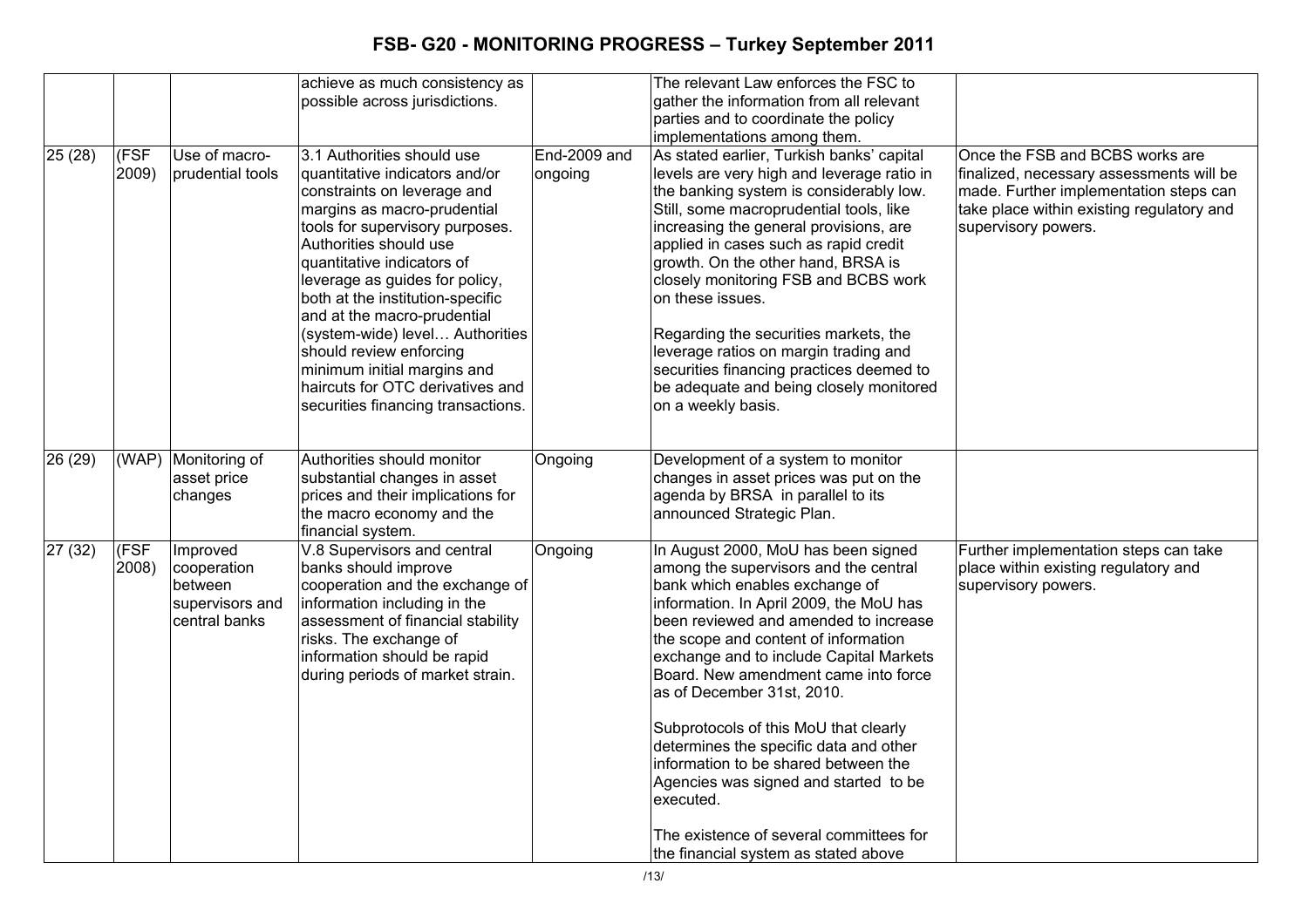|        |                                                                               |                                                                                                                                                                                                                                                              |         | eases cooperation and information<br>exchange.<br>For information gathering/sharing across<br>jurisdictions, BRSA is participating in all<br>coordination efforts on this issue.                                                                                                                                                                                                                                                                                                                                                                                                                                                                                                                                                                                                                                                                                                                                                                                                                                                                                                                                                                                                                                                                                                                                                                                                                                                         |                                                                                                      |
|--------|-------------------------------------------------------------------------------|--------------------------------------------------------------------------------------------------------------------------------------------------------------------------------------------------------------------------------------------------------------|---------|------------------------------------------------------------------------------------------------------------------------------------------------------------------------------------------------------------------------------------------------------------------------------------------------------------------------------------------------------------------------------------------------------------------------------------------------------------------------------------------------------------------------------------------------------------------------------------------------------------------------------------------------------------------------------------------------------------------------------------------------------------------------------------------------------------------------------------------------------------------------------------------------------------------------------------------------------------------------------------------------------------------------------------------------------------------------------------------------------------------------------------------------------------------------------------------------------------------------------------------------------------------------------------------------------------------------------------------------------------------------------------------------------------------------------------------|------------------------------------------------------------------------------------------------------|
|        | VI. Strengthening accounting standards                                        |                                                                                                                                                                                                                                                              |         |                                                                                                                                                                                                                                                                                                                                                                                                                                                                                                                                                                                                                                                                                                                                                                                                                                                                                                                                                                                                                                                                                                                                                                                                                                                                                                                                                                                                                                          |                                                                                                      |
| 28(11) | (WAP) Consistent<br>application of<br>high-quality<br>accounting<br>standards | Regulators, supervisors, and<br>accounting standard setters, as<br>appropriate, should work with<br>each other and the private sector<br>on an ongoing basis to ensure<br>consistent application and<br>enforcement of high-quality<br>accounting standards. | Ongoing | In the Board of Directors of the Turkish<br>Accounting Standards Board (TASB) other<br>regulator, supervisor bodies and relevant<br>private sector organisations of Turkey are<br>represented (the Board is composed of<br>nine members, one from each; - the<br>Ministry of Finance, - the Ministry of<br>Industry and Trade, - the Council of Higher<br>Education, - the Undersecretariat of<br>Treasury, - the Capital Markets Board, the<br>Banking Regulation and Supervision<br>Agency, - the Commodity Exchanges and<br>the Association of Chambers of<br>Commerce, - one self-employed<br>accountant and one certified financial<br>consultant from the Union of Chambers of<br>Self-Employed Accountants, Financial<br>Consultants and Certified Financial<br>Consultants of Turkey).<br>Moreover, if needed, working and advisory<br>commissions are formed within the TASB.<br>All of the members of these commissions<br>work on part-time basis and has generally<br>been selected from various internationally<br>accepted accounting & auditing firms,<br>especially from their partners or senior<br>manager levels, from academicians of<br>various institutes or from those who work<br>for the financial sector and implement/use<br>those standards in their daily duties.<br>Thanks to the above mentioned structure<br>of the Board, consistent application of<br>high-quality accounting standards is<br>ensured. | Further implementation steps can take<br>place within existing regulatory and<br>supervisory powers. |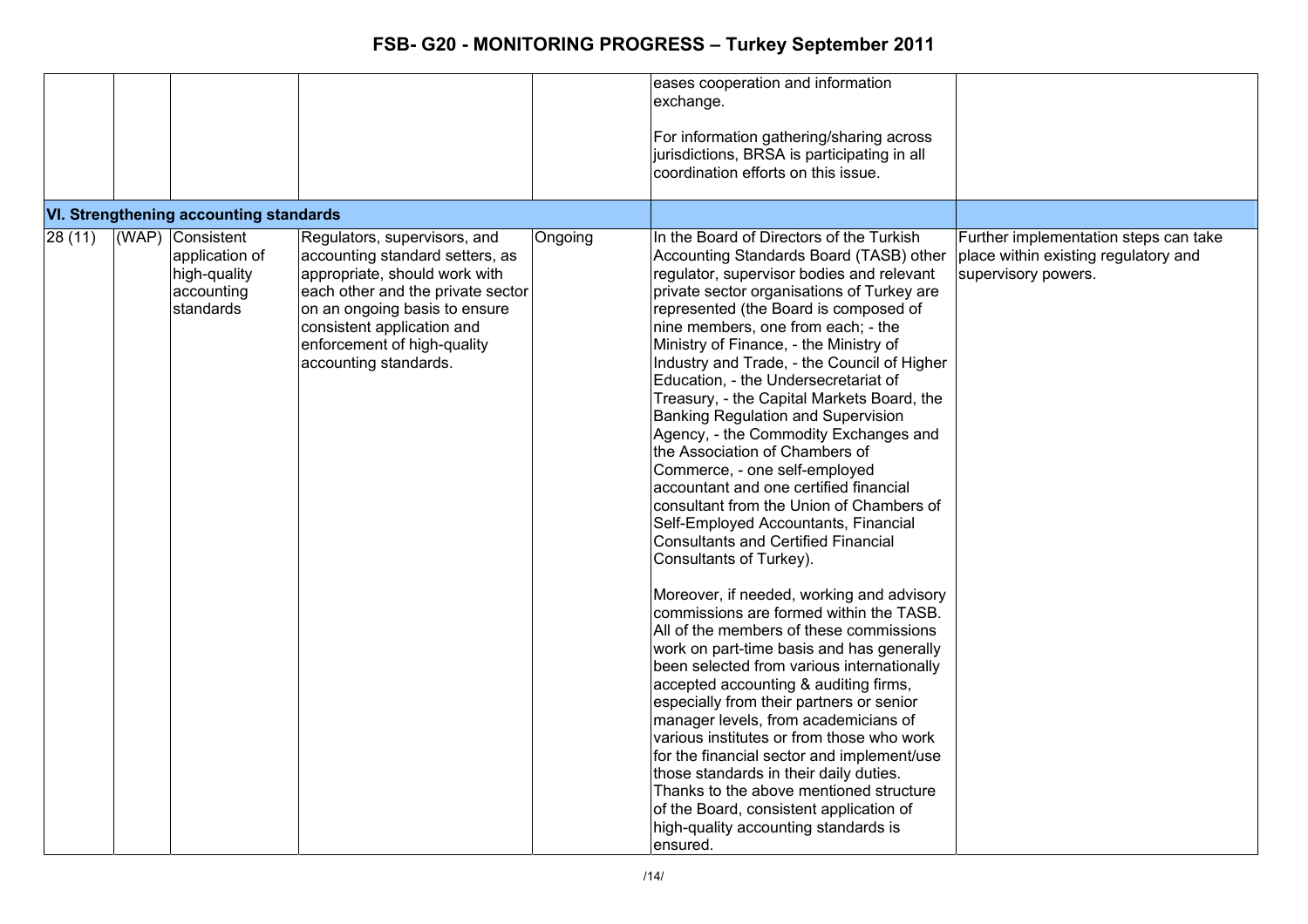|        |               |                                                                                                               |                                                                                                                                                                                                                                                                                                          |          | CMB uses a software program in order to<br>examine the valuation reserves and<br>adjustments through a risk based method.                                                                                                                                                                                                                                                                                                                                                                                                                                                                                                                                                                                                      |                                                                                                                                                                                                                                           |
|--------|---------------|---------------------------------------------------------------------------------------------------------------|----------------------------------------------------------------------------------------------------------------------------------------------------------------------------------------------------------------------------------------------------------------------------------------------------------|----------|--------------------------------------------------------------------------------------------------------------------------------------------------------------------------------------------------------------------------------------------------------------------------------------------------------------------------------------------------------------------------------------------------------------------------------------------------------------------------------------------------------------------------------------------------------------------------------------------------------------------------------------------------------------------------------------------------------------------------------|-------------------------------------------------------------------------------------------------------------------------------------------------------------------------------------------------------------------------------------------|
|        |               |                                                                                                               |                                                                                                                                                                                                                                                                                                          |          | Listed companies and capital market<br>institutions; banks, leasing, factoring and<br>financing companies; insurance<br>companies, reinsurance companies and<br>individual pension companies apply<br>IFRSs.                                                                                                                                                                                                                                                                                                                                                                                                                                                                                                                   |                                                                                                                                                                                                                                           |
|        |               | [29 (New) (Seoul) Convergence of<br>accounting<br>standards                                                   | We re-emphasized the<br>importance we place on<br>achieving a single set of<br>improved high quality global<br>accounting standards and called<br>on the International Accounting<br>Standards Board and the<br><b>Financial Accounting Standards</b><br>Board to complete their<br>convergence project. | End-2011 | In June 2010 the IASB and the FASB<br>announced a modification to their<br>convergence strategy. The strategy<br>retained the June 2011 target date to<br>complete those projects for which the<br>need for improvement of IFRSs and US<br>GAAP is the most urgent, whilst identifying<br>those projects for which a later completion<br>date would be appropriate because they<br>address matters that have a relatively<br>lower priority or for which further research<br>and analysis is necessary.<br>Listed companies and capital market<br>institutions; banks, leasing, factoring and<br>financing companies; insurance<br>companies, reinsurance companies and<br>individual pension companies apply<br><b>IFRSs.</b> | <b>Turkish Accounting Standards Board</b><br>closely follows the projects undertaken by<br>IASB, including convergence projects and<br>parallel to the completed projects it will<br>make relevant updates in the Turkish<br>legislation. |
| 30(12) | (FSF<br>2009) | The use of<br>valuation<br>reserves or<br>adjustments by<br>accounting<br>standard setters<br>and supervisors | 3.4 Accounting standard setters<br>and prudential supervisors<br>should examine the use of<br>valuation reserves or<br>adjustments for fair valued<br>financial instruments when data<br>or modelling needed to support<br>their valuation is weak.                                                      | End-2009 | Banks' valuation methods are examined in<br>audit process by BRSA.<br>CMB uses a software program in order to<br>examine the valuation reserves and<br>adjustments through a risk based method.<br>Listed companies and capital market<br>institutions; banks, leasing, factoring and<br>financing companies; insurance<br>companies, reinsurance companies and                                                                                                                                                                                                                                                                                                                                                                | <b>BRSA</b> is closely monitoring ongoing<br>international work on these issues. Further<br>implementation steps can take place within<br>existing regulatory and supervisory<br>powers.                                                  |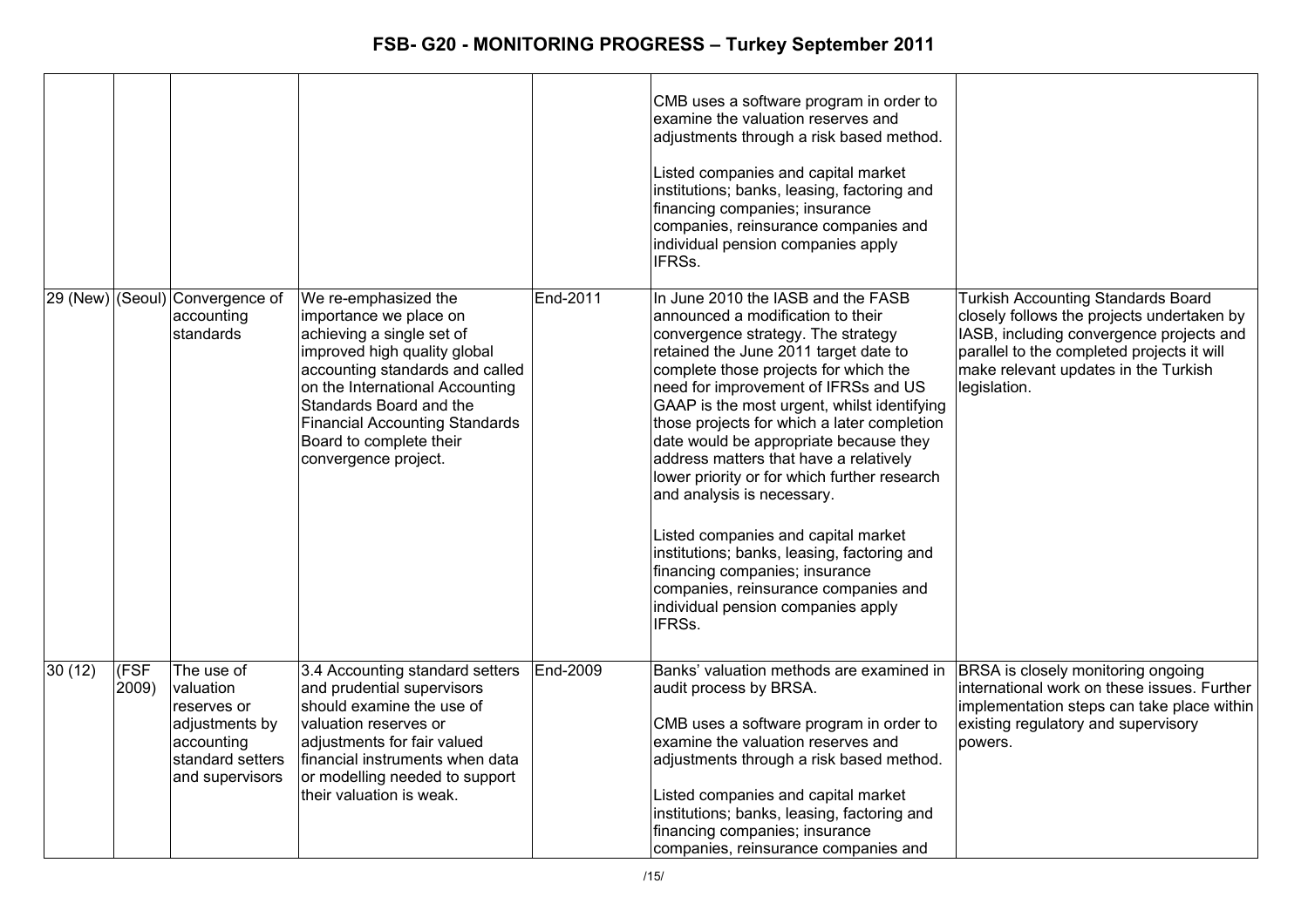|        |               |                                                     |                                                                                                                                                                                                                                                                                                                                                                                                                                                                                                                                                                               |          | individual pension companies apply<br>IFRSs.                                                                                                                                                                                                                                                                                                                                                                                                                                                                                                                                                                                                                                                                                                                                                                                                                                                                                                                                                                                                                                                                                                                                                                                                                                                                                                                                                                                                                                                                               |                                                                                                                                                                                                                        |
|--------|---------------|-----------------------------------------------------|-------------------------------------------------------------------------------------------------------------------------------------------------------------------------------------------------------------------------------------------------------------------------------------------------------------------------------------------------------------------------------------------------------------------------------------------------------------------------------------------------------------------------------------------------------------------------------|----------|----------------------------------------------------------------------------------------------------------------------------------------------------------------------------------------------------------------------------------------------------------------------------------------------------------------------------------------------------------------------------------------------------------------------------------------------------------------------------------------------------------------------------------------------------------------------------------------------------------------------------------------------------------------------------------------------------------------------------------------------------------------------------------------------------------------------------------------------------------------------------------------------------------------------------------------------------------------------------------------------------------------------------------------------------------------------------------------------------------------------------------------------------------------------------------------------------------------------------------------------------------------------------------------------------------------------------------------------------------------------------------------------------------------------------------------------------------------------------------------------------------------------------|------------------------------------------------------------------------------------------------------------------------------------------------------------------------------------------------------------------------|
| 31(13) | (FSF<br>2009) | Dampening of<br>dynamics<br>associated with<br>FVA. | 3.5 Accounting standard setters<br>and prudential supervisors<br>should examine possible<br>changes to relevant standards to<br>dampen adverse dynamics<br>potentially associated with fair<br>value accounting. Possible ways<br>to reduce this potential impact<br>include the following: (1)<br>Enhancing the accounting model<br>so that the use of fair value<br>accounting is carefully examined<br>for financial instruments of credit<br>intermediaries; (ii) Transfers<br>between financial asset<br>categories; (iii) Simplifying hedge<br>accounting requirements. | End-2009 | Listed companies and capital market<br>institutions; banks, leasing, factoring and<br>financing companies; insurance<br>companies, reinsurance companies and<br>individual pension companies apply<br>IFRSs.<br>The sufficiencies of the models, which<br>designate current value are examined by<br>audit teams and if needed.<br>recommendations are also provided. The<br>policies of financial institutions regarding<br>hedge accounting are also monitored. The<br>work of IASB on this issue will be actively<br>followed up by CMB.<br>IASB undertakes a project to simplify the<br>classification and measurement<br>requirements for financial instruments.<br>This project includes 3 phases. Regarding<br>Phase 1: Classification and measurement,<br>IFRS 9 Financial Instruments for financial<br>assets was published in November 2009.<br>Requirements for financial liabilities were<br>added to IFRS 9 in October 2010 by IASB.<br>Impairment and hedging phases of the<br>project are still going on.<br>Parallel to these developments Turkish<br>Accounting Standards Board (TASB)<br>translated and published the IFRS 9 as<br><b>Turkish Financial Reporting Standard</b><br>(TFRS) 9 in April 2010 and in accordance<br>with recent improvements, requirements<br>for financial liabilities were added to TFRS<br>9 in March 2011.<br>The global financial crisis emphasized the<br>importance of having common fair value<br>measurement and disclosure<br>requirements-with identical wording-in | A translation study of IFRS 13 is going on<br>and it is planned to publish the Standard in<br>October 2011. Also, further implementation<br>steps can take place within existing<br>regulatory and supervisory powers. |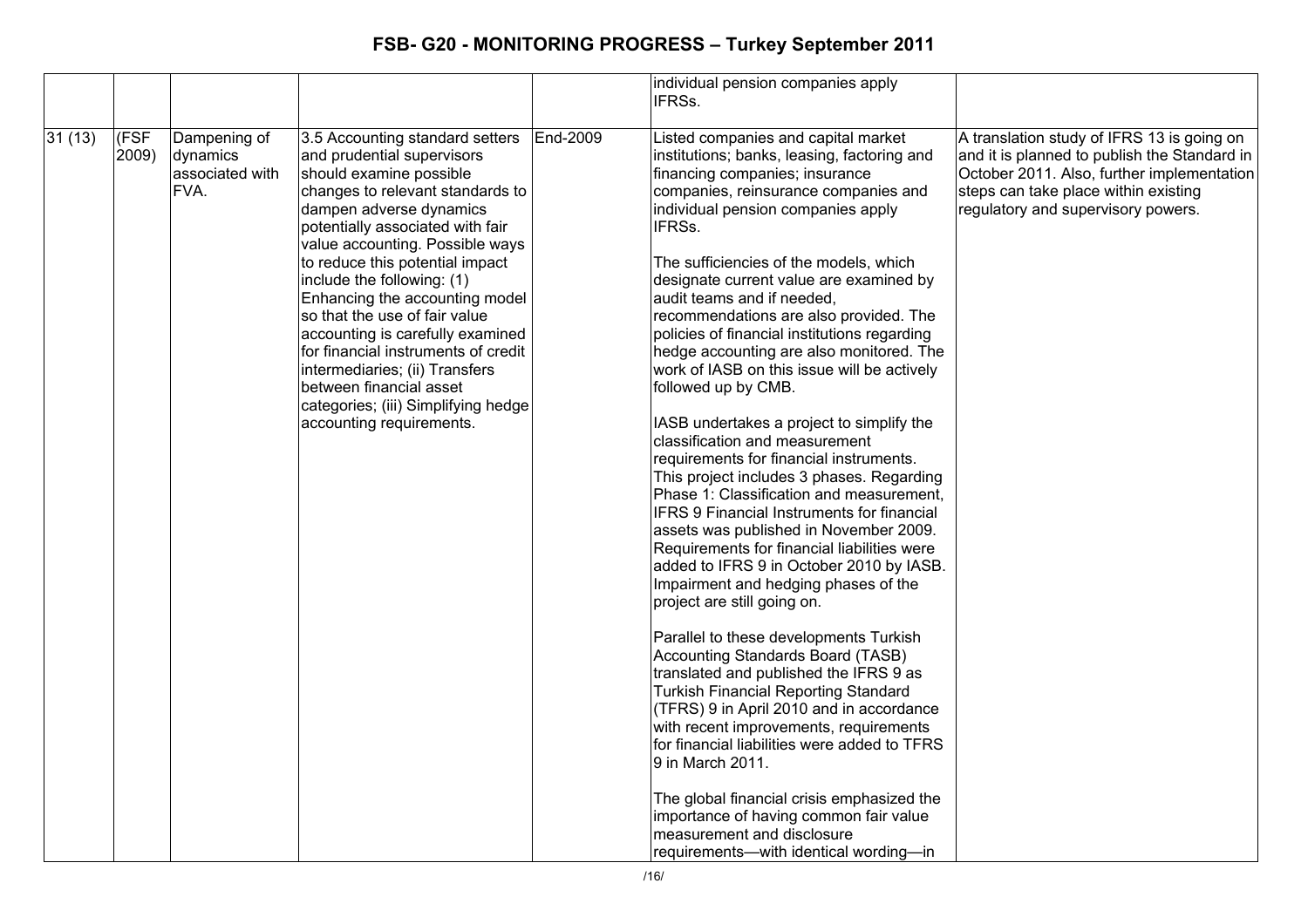|                   |             |                                                                                                                                                                                                                                                                              |                                                                                                                                                                                                                                                                                                                                                                                                                                                                                                                                                                                                                                                                  |          | IFRSs and US GAAP. For this purpose<br>IASB issued IFRS 13 which defines fair<br>value, sets out in a single IFRS a<br>framework for measuring fair value and<br>requires disclosures about fair value<br>measurements.                                                                                                                                          |                                                                                                                                                                                                                                                                                                                                                                                  |
|-------------------|-------------|------------------------------------------------------------------------------------------------------------------------------------------------------------------------------------------------------------------------------------------------------------------------------|------------------------------------------------------------------------------------------------------------------------------------------------------------------------------------------------------------------------------------------------------------------------------------------------------------------------------------------------------------------------------------------------------------------------------------------------------------------------------------------------------------------------------------------------------------------------------------------------------------------------------------------------------------------|----------|------------------------------------------------------------------------------------------------------------------------------------------------------------------------------------------------------------------------------------------------------------------------------------------------------------------------------------------------------------------|----------------------------------------------------------------------------------------------------------------------------------------------------------------------------------------------------------------------------------------------------------------------------------------------------------------------------------------------------------------------------------|
| standards.        |             |                                                                                                                                                                                                                                                                              | VII. Strengthening adherence to international supervisory and regulatory                                                                                                                                                                                                                                                                                                                                                                                                                                                                                                                                                                                         |          |                                                                                                                                                                                                                                                                                                                                                                  |                                                                                                                                                                                                                                                                                                                                                                                  |
| 32(21,<br>22, 23) | (Lon)       | Adherence to<br>international<br>prudential<br>regulatory and<br>supervisory<br>standards, as<br>well as agreeing<br>FSB periodic<br>peer reviews<br>(Note) Please try<br>to prioritise any<br>major initiatives<br>conducted<br>specifically in<br>(WAP) your jurisdiction. | We are committed to<br>strengthened adherence to<br>international prudential<br>regulatory and supervisory<br>standards.<br><b>FSB members commit to pursue</b><br>to undergo FSAP/the maintenance of financial<br>stability, enhance the openness<br>and transparency of the financial<br>sector, implement international<br>financial standards, and agree to<br>undergo periodic peer reviews,<br>using among other evidence IMF<br>/ World Bank FSAP reports.<br>All G20 members commit to<br>undertake a Financial Sector<br>Assessment Program (FSAP)<br>report and support the<br>transparent assessment of<br>countries' national regulatory<br>systems. | Ongoing  | All regulatory authorities implement and<br>follow international standards set by<br>international standard setters.<br>As a member of FSB, Turkey is committed<br>to undergo periodic peer reviews<br>(including thematic and country review)<br>The ongoing FSAP update process for<br>Turkey includes detailed assessments of<br>compliance with BCP and ICP. | Further implementation steps can take<br>place within existing regulatory and<br>supervisory powers.<br>The FSAP Update is expected to be<br>completed by the end of 2011.                                                                                                                                                                                                       |
|                   |             |                                                                                                                                                                                                                                                                              | Reforming compensation practices to support financial stability                                                                                                                                                                                                                                                                                                                                                                                                                                                                                                                                                                                                  |          |                                                                                                                                                                                                                                                                                                                                                                  |                                                                                                                                                                                                                                                                                                                                                                                  |
| 33(15)            | $ $ (Pitts) | <b>FSB/FSF</b><br>compensation<br>principles                                                                                                                                                                                                                                 | Implementation of We fully endorse the<br>implementation standards of the<br><b>FSB</b> aimed at aligning<br>compensation with long-term<br>value creation, not excessive<br>risk-taking. Supervisors should<br>have the responsibility to review<br>firms' compensation policies and<br>structures with institutional and<br>systemic risk in mind and, if                                                                                                                                                                                                                                                                                                      | End-2010 | On June 9, 2011, FSB compensation<br>principles and standards were adopted<br>into the domestic framework with some<br>flexibility in implementation. BRSA has<br>decided to adopt "supervisory approach"<br>regarding the implementation of<br>compensation rules.<br>The principles that have been introduced<br>for investment firms are already in force.    | The problems about the implementation<br>will be reviewed according to the results of<br>the compensation policies received<br>through annually financial reports of 2011<br>of investment firms.<br>The board of directors is to be assigned to<br>actively oversee the compensation<br>system's design and operation. The firm's<br>board of directors must monitor and review |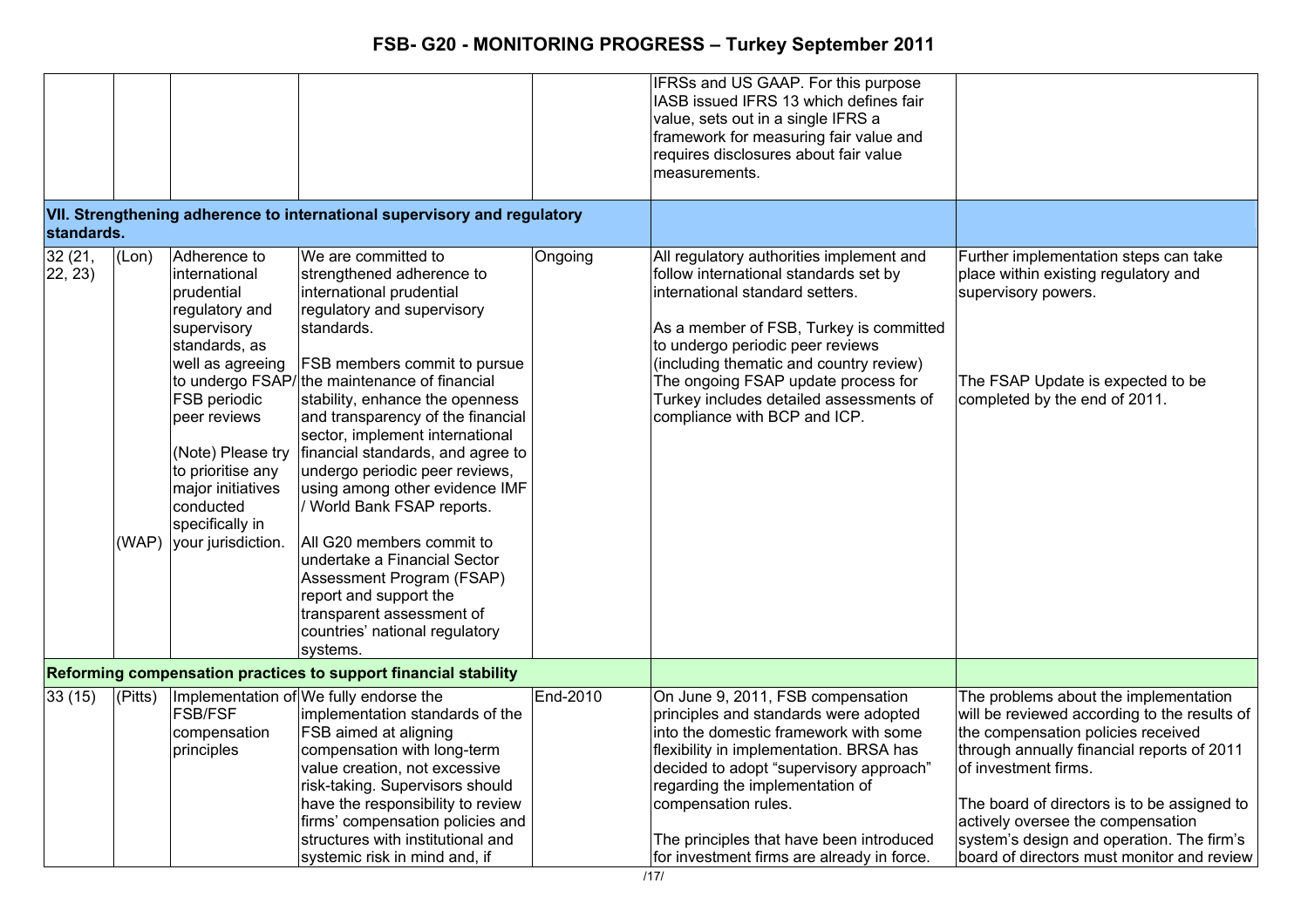|        |         |                  | necessary to offset additional     |         | Despite the fact that implementation for       | the compensation system to ensure the       |
|--------|---------|------------------|------------------------------------|---------|------------------------------------------------|---------------------------------------------|
|        |         |                  | risks, apply corrective measures,  |         | investment firms is currently optional,        | system operates as intended.                |
|        |         |                  | such as higher capital             |         | CMB has covered most of the principles         | Performance measures are to be              |
|        |         |                  | requirements, to those firms that  |         | and standards in its regulation. The first     | determined by the companies to assess       |
|        |         |                  | fail to implement sound            |         | results about the compensation policies of     | the employee's performance. Employees'      |
|        |         |                  | compensation policies and          |         | the investment firms, which will be            | incentive payments should be linked to the  |
|        |         |                  | practices. Supervisors should      |         | received with the publication of financial     | contribution of the individual and business |
|        |         |                  | have the ability to modify         |         | reports at the end of year 2011, will          | to such performance.                        |
|        |         |                  | compensation structures in the     |         | function as a milestone for CMB deciding       | For senior executives some proportion of    |
|        |         |                  | case of firms that fail or require |         | whether keeping the "optional" availability    | compensation should be variable, paid on    |
|        |         |                  | extraordinary public intervention. |         | of the rules or making them mandatory          | the basis of individual, business-unit      |
|        |         |                  | We call on firms to implement      |         |                                                | and/or firm-wide profitability and payout   |
|        |         |                  | these sound compensation           |         | <b>Circular Regarding Corporate Governance</b> | schedules must be sensitive to the time     |
|        |         |                  | practices immediately.             |         | Principles in Insurance Company &              | horizon of risks.                           |
|        |         |                  |                                    |         | Reinsurance Company and Pension                | A detailed report on compensation should    |
|        | (Tor)   |                  | We encouraged all countries and    |         | Companies was published on April 27,           | be disclosed to the public.                 |
|        |         |                  | financial institutions to fully    |         | 2011.                                          |                                             |
|        |         |                  | implement the FSB principles       |         |                                                |                                             |
|        |         |                  | and standards by year-end. We      |         |                                                |                                             |
|        |         |                  | call on the FSB to undertake       |         |                                                |                                             |
|        |         |                  | ongoing monitoring in this area    |         |                                                |                                             |
|        |         |                  | and conduct a second thorough      |         |                                                |                                             |
|        |         |                  | peer review in the second          |         |                                                |                                             |
|        |         |                  | quarter of 2011.                   |         |                                                |                                             |
|        |         |                  |                                    |         |                                                |                                             |
|        | (Seoul) |                  | We reaffirmed the importance of    |         |                                                |                                             |
|        |         |                  | fully implementing the FSB's       |         |                                                |                                             |
|        |         |                  | standards for sound                |         |                                                |                                             |
|        |         |                  | compensation.                      |         |                                                |                                             |
| 34(16) | (Pitts) | Supervisory      | Supervisors should have the        | Ongoing |                                                |                                             |
|        |         | review of firms' | responsibility to review firms'    |         | On 11 Feb 2011, Banking Regulation and         |                                             |
|        |         | compensation     | compensation policies and          |         | Supervision Board took a decision              |                                             |
|        |         | policies etc.    | structures with institutional and  |         | stipulating that the implementation of         |                                             |
|        |         |                  | systemic risk in mind and, if      |         | corporate governance principles including      |                                             |
|        |         |                  | necessary to offset additional     |         | the ones regarding the compensation will       |                                             |
|        |         |                  | risks, apply corrective measures,  |         | be taken into account in calculation of        |                                             |
|        |         |                  | such as higher capital             |         | banks' ratings conducted by the on-site        |                                             |
|        |         |                  | requirements, to those firms that  |         | supervisors. According to the foresaid         |                                             |
|        |         |                  | fail to implement sound            |         | Board Decision, harmony levels of banks'       |                                             |
|        |         |                  | compensation policies and          |         | implementation to the Regulation on Banks'     |                                             |
|        |         |                  | practices. Supervisors should      |         | Corporate Governance Principles will be        |                                             |
|        |         |                  | have the ability to modify         |         | taken into account in calculation of banks'    |                                             |
|        |         |                  | compensation structures in the     |         | ratings. The ratings given by the              |                                             |
|        |         |                  | case of firms that fail or require |         | supervisors are taken into account in the      |                                             |
|        |         |                  |                                    |         | calculation of insurance premiums of the       |                                             |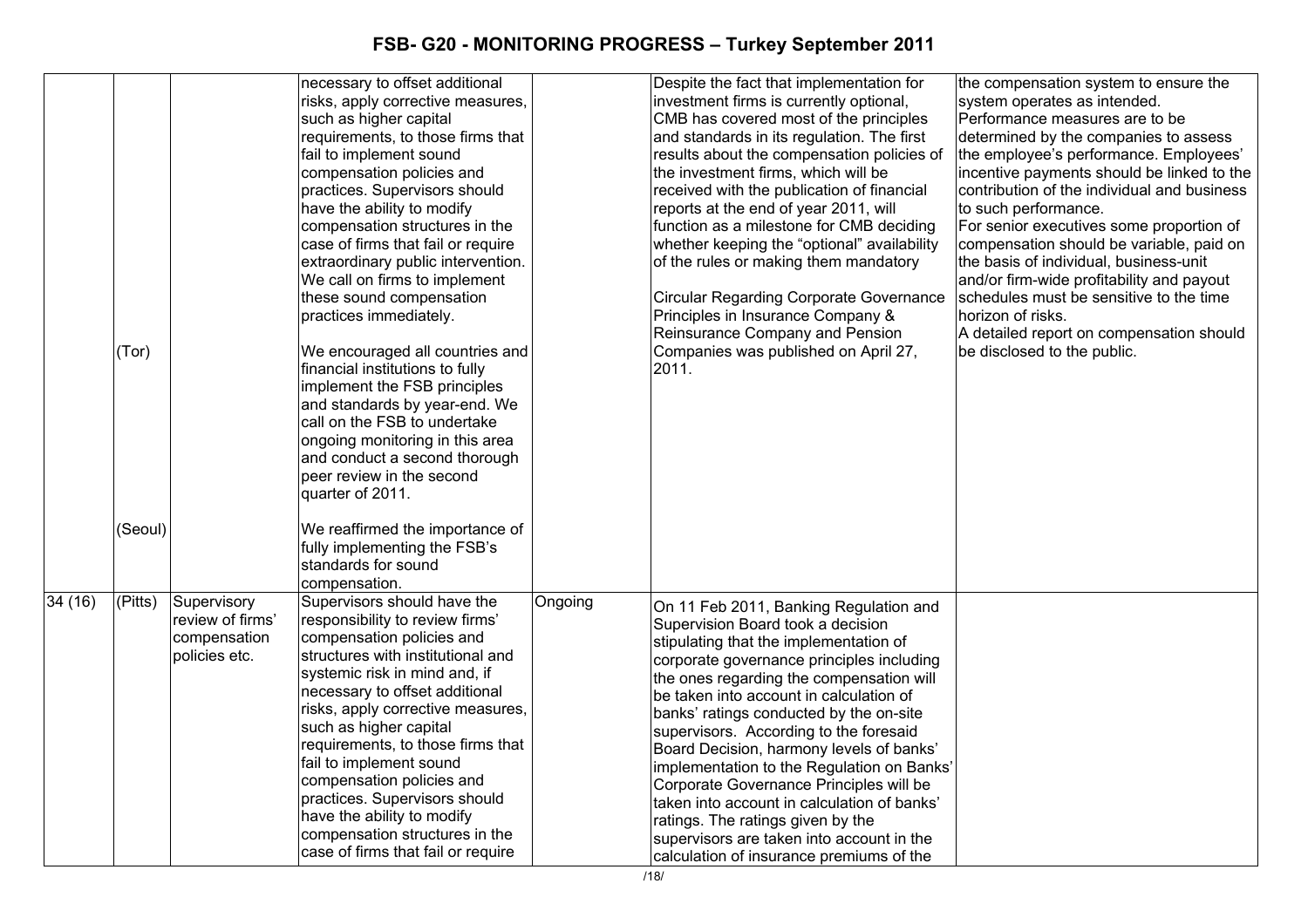|                               |       |                                                 | extraordinary public intervention.                                                                                                                                                                                                                                                                                                           |          | banks. Besides, those ratings are an<br>important element in the assessment of<br>banks' situations in enforcement actions.<br>According to the Banking Law Nr. 5411,<br>BRSA has several powers such as<br>Corrective measures, Rehabilitating<br>measures and Restrictive measures in<br>certain situations. These measures include<br>the ability to modify compensation<br>structures, to stop any payments to<br>employees and etc.<br>For the investment firms, the problems<br>about the implementation will be reviewed<br>according to the results of the<br>compensation policies received through<br>annual financial reports of 2011. |                                                                                                                                                                                                                                                            |
|-------------------------------|-------|-------------------------------------------------|----------------------------------------------------------------------------------------------------------------------------------------------------------------------------------------------------------------------------------------------------------------------------------------------------------------------------------------------|----------|---------------------------------------------------------------------------------------------------------------------------------------------------------------------------------------------------------------------------------------------------------------------------------------------------------------------------------------------------------------------------------------------------------------------------------------------------------------------------------------------------------------------------------------------------------------------------------------------------------------------------------------------------|------------------------------------------------------------------------------------------------------------------------------------------------------------------------------------------------------------------------------------------------------------|
| <b>VIII. Other issues</b>     |       |                                                 |                                                                                                                                                                                                                                                                                                                                              |          |                                                                                                                                                                                                                                                                                                                                                                                                                                                                                                                                                                                                                                                   |                                                                                                                                                                                                                                                            |
| <b>Credit rating agencies</b> |       |                                                 |                                                                                                                                                                                                                                                                                                                                              |          |                                                                                                                                                                                                                                                                                                                                                                                                                                                                                                                                                                                                                                                   |                                                                                                                                                                                                                                                            |
| 35(37)                        | (Lon) | Registration of<br>CRA <sub>s</sub> etc.        | All CRAs whose ratings are used End-2009<br>for regulatory purposes should<br>be subject to a regulatory<br>oversight regime that includes<br>registration. The regulatory<br>oversight regime should be<br>established by end 2009 and<br>should be consistent with the<br><b>IOSCO Code of Conduct</b><br>Fundamentals.                    |          | Starting from 2006, a prudential regulation<br>on credit rating agencies that was<br>prepared in line with IOSCO's standards is<br>in force. BRSA authorizes and supervises<br>CRAs.<br>For the securities markets the CRAs are<br>regulated and supervised by the CMB<br>which issued a communiqué including<br>registration principles and compatible with<br>IOSCO code of conduct.                                                                                                                                                                                                                                                            | Further implementation steps can take<br>place within existing regulatory and<br>supervisory powers.<br>In securities market the legislation is in line<br>with the IOSCO Standards and<br>international practice and guidelines are<br>closely monitored. |
| 36(38)                        | (Lon) | <b>CRA</b> practices<br>and procedures<br>letc. | National authorities will enforce<br>compliance and require changes<br>to a rating agency's practices<br>and procedures for managing<br>conflicts of interest and assuring<br>the transparency and quality of<br>the rating process.<br>CRAs should differentiate ratings<br>for structured products and<br>provide full disclosure of their | End-2009 | BRSA regulation on CRAs is already quite<br>extensive, and takes into account the<br>aspects noted. In addition, there is a draft<br>amendment on CRA regulation and this<br>takes structured products into account.<br>According to draft amendment, CRAs<br>have to use differentiated rating<br>methodologies for each type of exposure<br>which has different structure.<br>In securities markets the legislation which                                                                                                                                                                                                                       | Further implementation steps can take<br>place within existing regulatory and<br>supervisory powers.                                                                                                                                                       |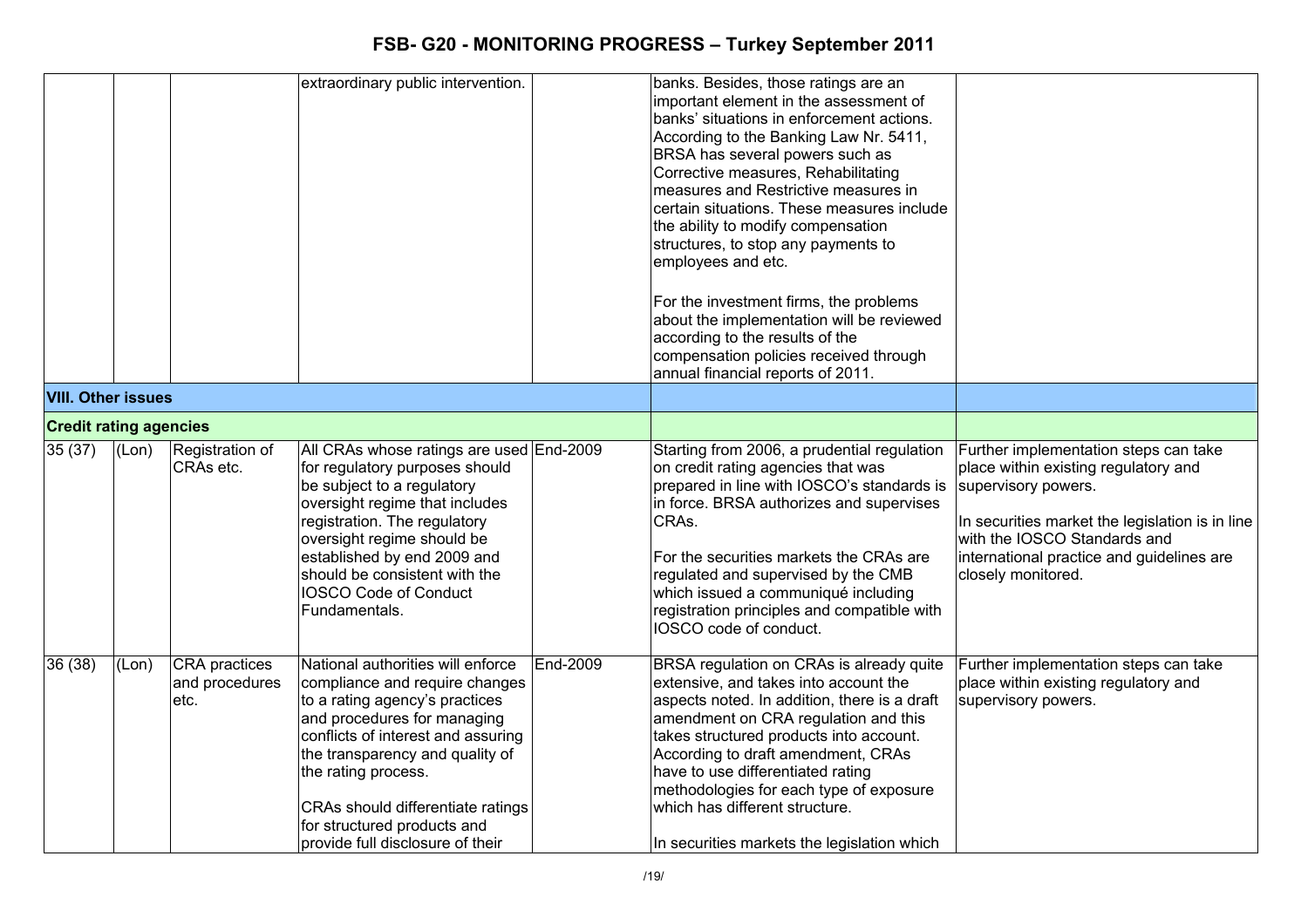|                        |             |                      | ratings track record and the<br>information and assumptions |         | is compatible with IOSCO principles                                      |                                       |
|------------------------|-------------|----------------------|-------------------------------------------------------------|---------|--------------------------------------------------------------------------|---------------------------------------|
|                        |             |                      |                                                             |         | related to CRAs imposes certain                                          |                                       |
|                        |             |                      | that underpin the ratings                                   |         | professional ethics; like independency,                                  |                                       |
|                        |             |                      | process.                                                    |         | and impartiality as well as operation<br>guidance requirements for CRAs. |                                       |
|                        |             |                      |                                                             |         |                                                                          |                                       |
|                        |             |                      | The oversight framework should                              |         | IOSCO and international principles are                                   |                                       |
|                        |             |                      | be consistent across jurisdictions                          |         | monitored closely and make appropriate                                   |                                       |
|                        |             |                      | with appropriate sharing of                                 |         | changes.                                                                 |                                       |
|                        |             |                      | information between national                                |         |                                                                          |                                       |
|                        |             |                      | authorities, including through<br>IOSCO.                    |         |                                                                          |                                       |
| 37(39)                 | (FSB        | Globally             | Regulators should work together As early as                 |         | Ongoing international work on this issue is                              | Further implementation steps can take |
|                        | 2009)       | compatible           | towards appropriate, globally                               |         | possible in 2010 closely monitored.                                      | place within existing regulatory and  |
|                        |             | solutions to         | compatible solutions (to                                    |         |                                                                          | supervisory powers.                   |
|                        |             | conflicting          | conflicting compliance                                      |         |                                                                          |                                       |
|                        |             | compliance           | obligations for CRAs) as early as                           |         |                                                                          |                                       |
|                        |             | obligations for      | possible in 2010.                                           |         |                                                                          |                                       |
|                        |             | <b>CRAs</b>          |                                                             |         |                                                                          |                                       |
| 38 (40)                |             | (Seoul) Reducing the | We also endorsed the FSB's                                  | Ongoing | BRSA's supervisory role is clearly                                       |                                       |
|                        |             | reliance on          | principles on reducing reliance                             |         | specified by the Law and credit rating by                                |                                       |
|                        |             | ratings              | on external credit ratings.                                 |         | no means is a substitute for BRSA's                                      |                                       |
|                        |             |                      | Standard setters, market                                    |         | supervision. Ongoing international work on                               |                                       |
|                        |             |                      | participants, supervisors and                               |         | this issue is closely monitored.                                         |                                       |
|                        |             |                      | central banks should not rely                               |         |                                                                          |                                       |
|                        |             |                      | mechanistically on external credit                          |         |                                                                          |                                       |
|                        |             |                      | ratings.                                                    |         |                                                                          |                                       |
|                        | (FSF        |                      | IV. 8 Authorities should check                              |         |                                                                          |                                       |
|                        | 2008)       |                      | that the roles that they have                               |         |                                                                          |                                       |
|                        |             |                      | assigned to ratings in regulations                          |         |                                                                          |                                       |
|                        |             |                      | and supervisory rules are                                   |         |                                                                          |                                       |
|                        |             |                      | consistent with the objectives of                           |         |                                                                          |                                       |
|                        |             |                      | having investors make                                       |         |                                                                          |                                       |
|                        |             |                      | independent judgment of risks                               |         |                                                                          |                                       |
|                        |             |                      | and perform their own due                                   |         |                                                                          |                                       |
|                        |             |                      | diligence, and that they do not                             |         |                                                                          |                                       |
|                        |             |                      | induce uncritical reliance on                               |         |                                                                          |                                       |
|                        |             |                      | credit ratings as a substitute for                          |         |                                                                          |                                       |
|                        |             |                      | that independent evaluation.                                |         |                                                                          |                                       |
| <b>Risk management</b> |             |                      |                                                             |         |                                                                          |                                       |
| 39 (48)                | $ $ (Pitts) | Robust,              | We commit to conduct robust,                                | Ongoing |                                                                          | Further implementation steps can take |
|                        |             | transparent          | transparent stress tests as                                 |         | The regular top down stress testing                                      | place within existing regulatory and  |
|                        |             | stress test          | needed.                                                     |         | practice at Banking Sector level and group                               | supervisory powers.                   |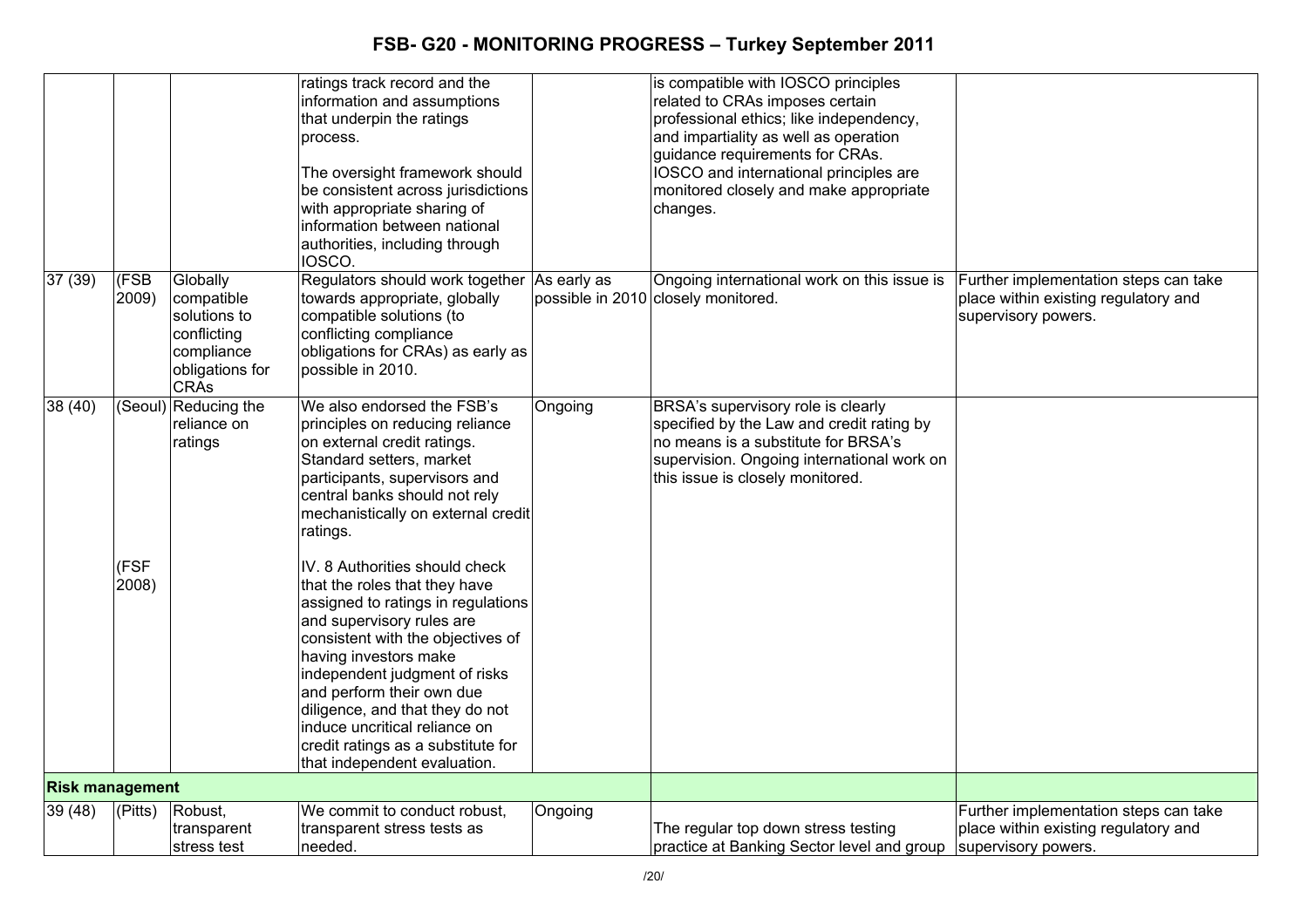|               |               |                                                                                   |                                                                                                                                                                                                                |         | level encompasses both sensitivity and<br>scenario analysis. It takes into account the<br>effects of different levels of shocks applied<br>to wide range of risk factors. The risk<br>factors are directional change in interest<br>rates, FX rates, major exchange rates and<br>stock market values; the loss arised from<br>non-performing loans and off balance<br>sheet guarantees, etc. The results are<br>published in the Financial Markets Report<br>on a 3 month-basis.<br>Also CBRT performs sector wide stress<br>tests on credit, market and liquidity risks<br>and publishes the results in its Financial<br>Stability Reports twice a year. |                                                                                                                                                               |
|---------------|---------------|-----------------------------------------------------------------------------------|----------------------------------------------------------------------------------------------------------------------------------------------------------------------------------------------------------------|---------|-----------------------------------------------------------------------------------------------------------------------------------------------------------------------------------------------------------------------------------------------------------------------------------------------------------------------------------------------------------------------------------------------------------------------------------------------------------------------------------------------------------------------------------------------------------------------------------------------------------------------------------------------------------|---------------------------------------------------------------------------------------------------------------------------------------------------------------|
| 40 (49)       | (Pitts)       | <b>Efforts to deal</b><br>with impaired<br>assets and raise<br>additional capital | Our efforts to deal with impaired<br>assets and to encourage the<br>raising of additional capital must<br>continue, where needed.                                                                              | Ongoing | Currently, when we take the financial<br>position of Turkish banking sector into<br>consideration there is no need for such<br>kind of efforts at this stage.                                                                                                                                                                                                                                                                                                                                                                                                                                                                                             |                                                                                                                                                               |
| 41 (53)       | (WAP)         | Enhanced risk<br>disclosures by<br>financial<br>institutions                      | Financial institutions should<br>provide enhanced risk<br>disclosures in their reporting and<br>disclose all losses on an ongoing<br>basis, consistent with<br>international best practice, as<br>appropriate. | Ongoing | According to The Communiqué On The<br><b>Financial Statements To Be Announced</b><br>To the Public By Banks As Well As<br>Explanations And Footnotes Thereof the<br>banks should disclose a very detailed set<br>of information including the information on<br>the terms and conditions of the main<br>features of all own funds items, minimum<br>capital requirements, risk they are facing<br>and losses, their risk management<br>practices etc As part of the migration to<br>Basel II, mentioned Communiqué has<br>been revised as covering all other<br>information which has been proposed by<br>Basel II Pillar III                             | The revised version is going to be in effect<br>by mid 2012                                                                                                   |
| <b>Others</b> |               |                                                                                   |                                                                                                                                                                                                                |         |                                                                                                                                                                                                                                                                                                                                                                                                                                                                                                                                                                                                                                                           |                                                                                                                                                               |
| 42 (46)       | (FSF<br>2008) | Review of<br>national deposit<br>insurance<br>arrangements                        | VI.9 National deposit insurance<br>arrangements should be<br>reviewed against the agreed<br>international principles, and<br>authorities should strengthen                                                     | Ongoing | SDIF has been closely monitoring<br>international works on deposit insurance<br>frameworks.                                                                                                                                                                                                                                                                                                                                                                                                                                                                                                                                                               | Further steps would be assessed with<br>respect to the final version of "Core<br>Principles for Effective Deposit Insurance<br>Systems Methodology" document. |